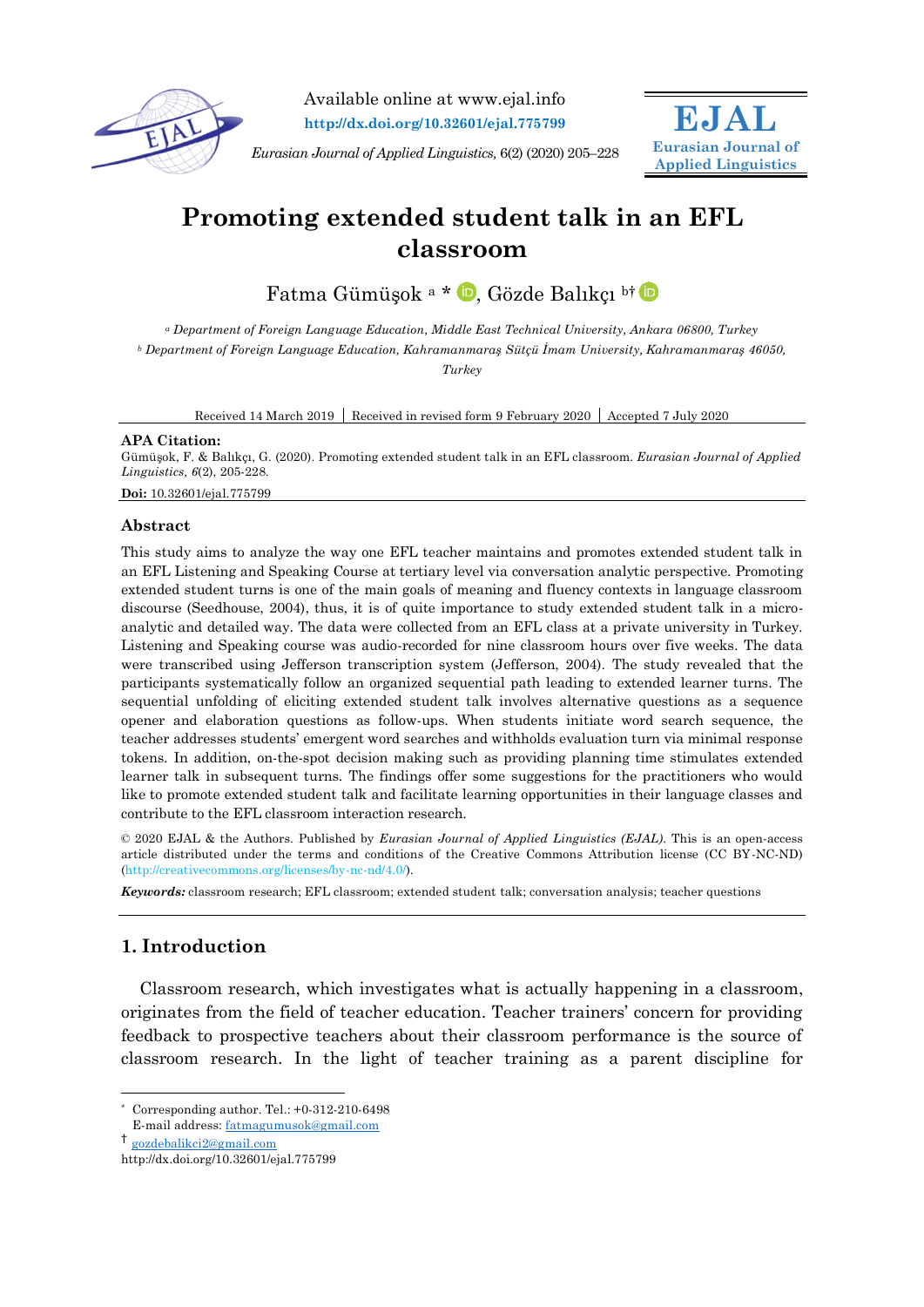classroom research, early studies, firstly having adopted a prescriptive approach to teacher behavior, dealt with describing teacher performance by means of certain observation tools like FIAC, FLint, FOCUS, etc. (Allwright & Bailey, 1991). Teacher educators' efforts to come up with an answer for what constitutes effective teaching became so alluring and intense that classroom research comes to the foreground with its own boundaries as a research area to be developed.

Chaudron (1988) suggests that as an enlarging field of research, classroom research deals with four major issues regarding the effectiveness of classroom instruction: 1) learning from instruction, 2) teacher talk, 3) learner behaviour, and 4) interaction in the classroom. Among these issues, teacher talk has always drawn researchers' attention who adopt different conceptual and methodological approaches to analyzing classroom discourse (Sert, 2013; Walsh, 2002; Waring, 2009). Since language classes are unique in terms of the status of language which is both the content of instruction and the medium of instruction (Allwright & Bailey, 1991; Cook, 2013; Seedhouse, 2004), teacher talk both functions as input to language learners and the vehicle to orchestrate and manage language learning and teaching business. While in 1980's teacher talk is only seen as the source of comprehensible input for learners (Krashen, 1985) and studied separately by interactionist SLA researchers (Swain, 1995), the rise of communicative language teaching and acknowledgement of interactional competence (Young, 1999) as an unavoidable aspect of language competence give researchers the understanding that teacher talk and interaction in the classroom go hand in hand and inseparable constructs to research classroom (Hall, 2000; Hall & Walsh, 2002; Seedhouse, 2004). For example, while teacher talk time is said to exceed student talk time (Chaudron, 1988; Cook, 2013) and this is always regarded as a negative aspect, different and new conceptualization of teacher talk gives insights into the potential of teacher talk in creating space and facilitating language learning in the classroom (Walsh, 2002) moving beyond classical initiation-response-evaluation dialogue (Lee, 2007; Waring, 2009).

Especially, the ground-breaking work of Seedhouse (2004) on the interactional organization of language classroom changes the way of studying classroom discourse and put the interaction at the center via using Conversation Analytic research methods. His work shows that the pedagogical and interactional factors operate together in unfolding classroom talk and constitute the classroom interaction fostering and facilitating language learning. Past research on language classrooms displays that only one-third of all talk in classes is student talk (Chaudron, 1988; Cook, 2013) and extended student talk in language classes is unfortunately rare (Juzwik, Borsheim-Black, Caughlan, & Heintz, 2013; Swain & Carrol, 1987); Seedhouse (2004) claims that the classroom has a distinctive pedagogic and interactional architecture and each classroom context (form and accuracy, meaning and fluency, procedural and task oriented contexts) involves different sequential organization of classroom talk. Parallel to that, each context naturally involves different amount of teacher and student talk. Thus, instead of focusing on amount of student talk as a separate construct, the unfolding and situated nature of classroom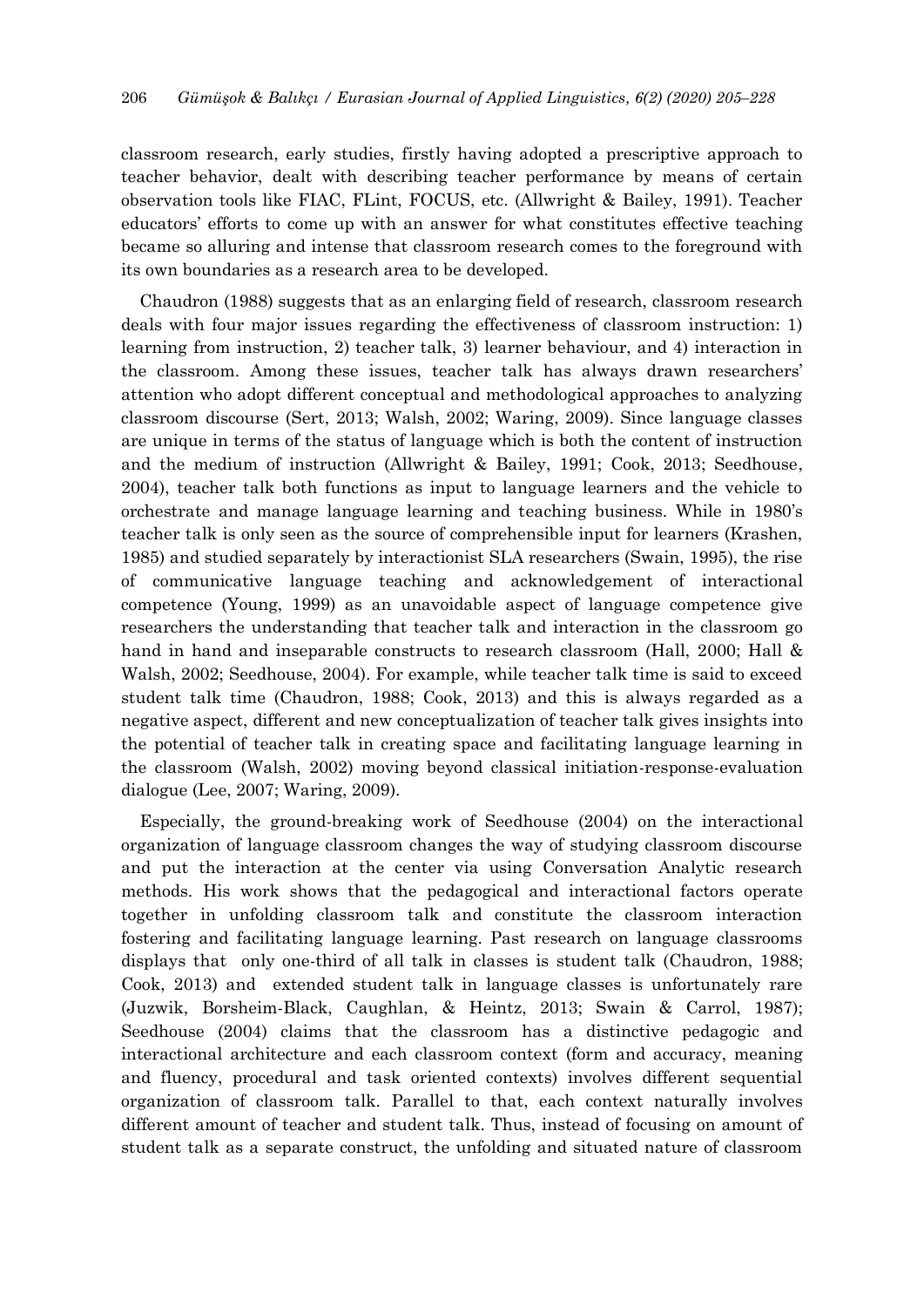interaction and participants' orientation to learning in interaction are being extensively analyzed by socio-interactionist classroom discourse research.

One of the agendas of this line of classroom research is to study teacher talk and to unearth the facilitative and supportive classroom environment in which students participate and talk more. A growing number of conversation analytic studies focus on learners who take initiative to participate (Garton, 2012; Jacknick, 2011; Waring, 2011) and facilitative teacher talk that encourages learners to participate and speak more (Girgin & Brandt, 2019; Sert, 2015, 2017; Walsh, 2002), and conversation analytic studies bring concrete interactional evidence from classroom interaction in different contexts.

In Turkish higher education context, there are a few Conversation Analytic studies focusing on classroom interaction and student talk (but see Can-Daşkın, 2015; Can-Daşkın & Hatipoğlu, 2019; Duran, 2017). However, there is a burning need for classroom research studies that demonstrate what is really happening in the classroom. Recent study (British Council-TEPAV, 2015), conducted in 38 universities across 15 cities in Turkey with the cooperation of the Ministry of Education, British Council and the Economic Policy Research Foundation (TEPAV) claimed that English as a Foreign Language (henceforth EFL) instructors working at the tertiary level do not employ student-student interaction, therefore students do not reach a higher level of performance in speaking and do not sufficiently partake in tasks like classroom discussions and debates, which also require extended student talk.

The present study, therefore, tries to examine one Turkish EFL teacher's actions to elicit extended student talk in a Listening and Speaking course at tertiary level in Turkish context. It aims to uncover the situations in which task progressivity and thereby extended student talk were promoted in an EFL context in a teacher-led whole class interaction in meaning and fluency contexts. Our main goal is to show an emerging interactional pattern involving longer student engagement and interaction when the teacher targets meaning and fluency. To achieve this aim, the following research question has led the study:

How does an EFL teacher promote and maintain extended student talk in meaning and fluency contexts in an EFL Listening and Speaking course?

#### *1.1. Literature review*

There is an increasing interest in classroom discourse in the field of foreign language teaching and learning to understand the interactional dynamics of a language classroom (Gardner, 2013; Huth, 2011). Based on the understanding that interaction is in the center of learning and teaching business in an instructional setting (Seedhouse, 2004), actions of the participants to manage and maintain the interaction are seen as achievements leading to successful practices of teaching and learning (Walsh, 2006).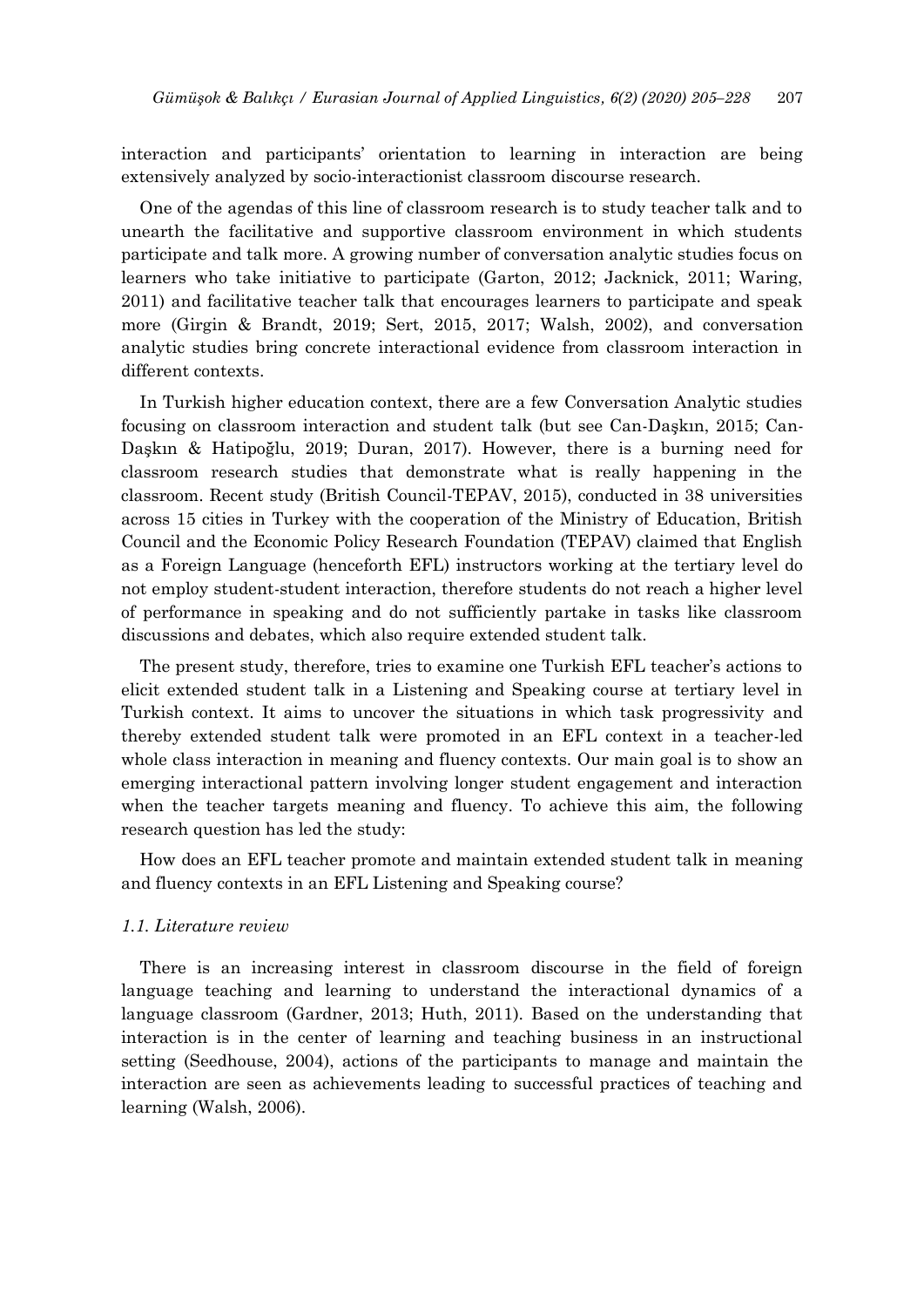Conversation analysis (CA) is used to analyze naturally occurring spoken interaction (Seedhouse, 2005). It basically looks at talk-in interaction without any external theory and explore how participants interact with each other and what they collaboratively achieve in interaction through turn-taking, repair, adjacency pairs and preference organization (Seedhouse, 2005). As CA is solely concerned with what is observable in interaction (Seedhouse, 2005), participants' own actions such as taking turns and initiating repairs in an unfolding interaction bring evidence to their own interactional agendas. In an instructional setting such as classrooms having a specific institutional goal, conversation analysis shows how the teachers and learners carry out the interactional work of the teaching and learning in that specific context. Adopting an emic perspective, this systematic and rigorous research method provides sequential account of the participants' orientations and actions to participate and facilitate classroom interaction. Thus, CA is currently being employed in many fields of applied linguistics and teacher education such as CA for second language acquisition (Markee & Kasper, 2004), language learning in classroom interaction (Seedhouse, 2004), language learning outside the classroom (Eskildsen, 2018), language teachers' interactional actions to facilitate language learning in the classroom (Sert, 2015; Walsh, 2002; Waring, 2016).

Contingent nature of classroom interaction involving co-constructed talk by participants create valuable learning space for students (Lee, 2010). The task of the language teacher is to orchestrate and manage unfolding classroom interaction and generate more learning opportunities for learners. Pedagogical goals of the language teacher and dynamics of classroom interaction are interconnected and operate together and, as a result, they form emerging classroom contexts (Seedhouse, 2004). For instance, in meaning and fluency contexts, the main aim is "maximizing opportunities for interaction" (Seedhouse, 2004, p. 111) and "promoting extended learner turns" (Sert, 2015, p. 137) (please see Seedhouse (2004) for other contexts). Following Seedhouse (2004), Walsh (2006) puts forward the framework of classroom interactional competence (CIC, hereafter) and defines it as "teachers' and learners' ability to use interaction as a tool for mediating and assisting learning" (p. 132). Eliciting extended student talk is one of the highlights of CIC referring to opening space for learners to produce language which is observable evidence of language learning. Walsh defines extended learner turn as "learner turn of more than one clause" (Walsh, 2006, p. 67). Walsh (2012) identifies promoting extended student turn as teachers-must-do practices in language classes if they want to successfully create space for learning. To this end, teachers may use increasing wait time; resisting the temptation to fill in silence- in other words, reducing teacher echo; allowing planning time; lack of teacher repair; signposting in instruction; seeking clarification and shaping learner contributions.

Follow-up micro-analytic studies in the Turkish higher education context are also conducted and additional resources such as effective use of board and use of translation are found out as teachers' ways of shaping learner contributions (Can-Daşkın, 2015). Girgin and Brandt (2019) show that minimal response tokens in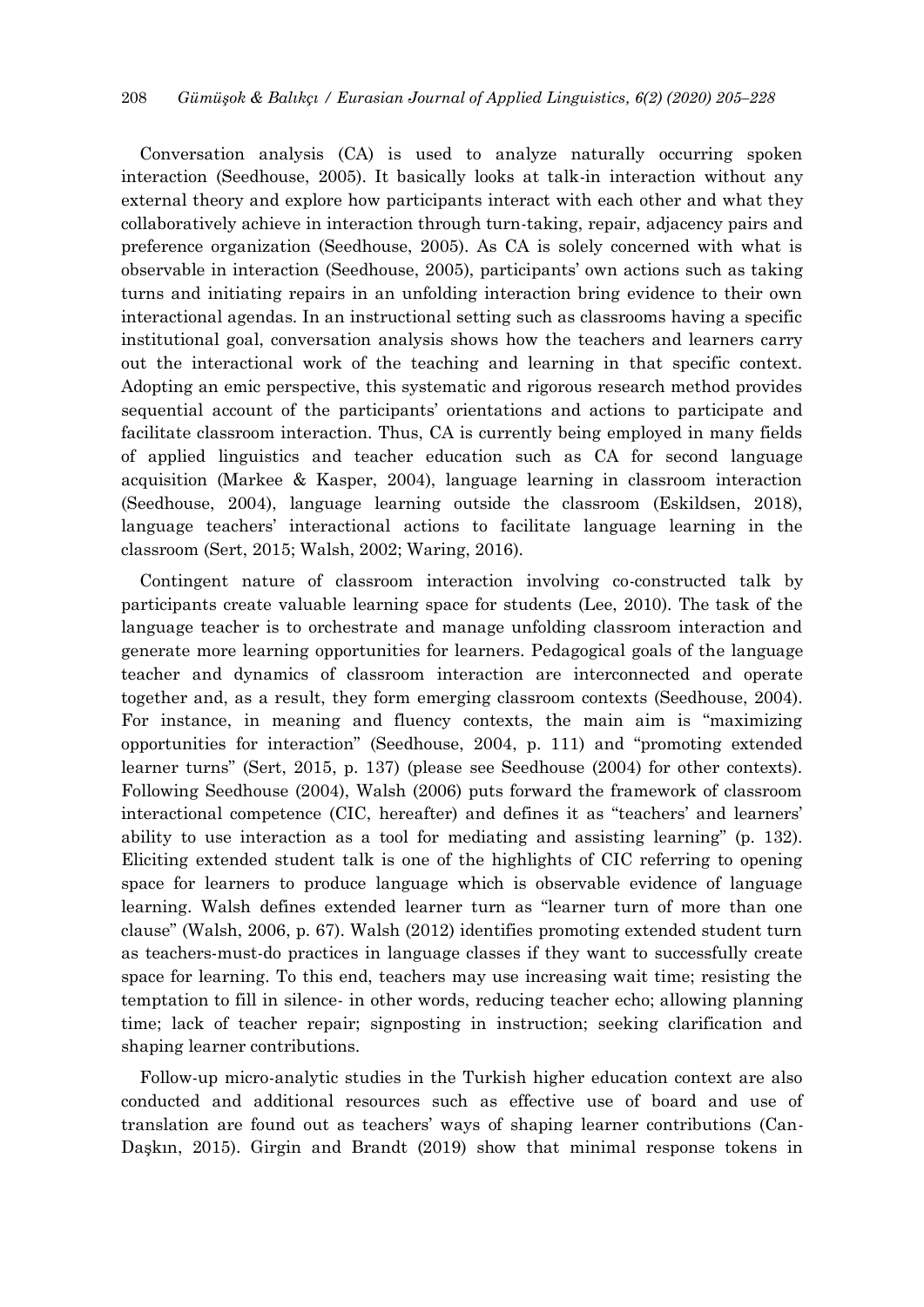teacher third turns have potential to create space for further learners' turns. In brief, the framework of CIC conveys the idea that language teachers perform immense interactional work to sustain and promote extended learner talk to co-construct learning-conducive interaction with learners.

In addition to interactional resources listed above, it is obvious that effective questioning elicits learner talk. Teacher questions were first studied by Mehan (1979) in classrooms adding the distinction between known information questions (display questions) vs. information seeking questions (referential questions) to the classroom research literature, and he (1979) also unearthed the sequential organization of IRE (Initiation-Response- Evaluation) which is extensively used in teacher led classrooms. Although this triadic dialogue seems to restrict student talk, the conversation analytic studies (Hellerman, 2003; Lee, 2007; Park, 2014; Waring, 2008) highlight the fact that evaluation turns can be used as follow-ups to open space for eliciting learner talk. In other words, the evaluation turn does not necessarily give feedback and close the case. On the contrary, language teachers are advised to withhold the evaluation turn (Waring, 2008; Wong & Waring, 2009) and keep contingent questioning. Thus, questions can be asked both in initiation move (I) and in the third move in IRE sequence.

While sequential position of the questions is important, the types of questions are also analyzed to see their potential for eliciting student talk. Micro-analytic analyses of different types of questions show that every single question serves a role in an unfolding classroom interaction. While Walsh (2006) claims that asking information seeking questions is one of the ways to get learner talk, various instructive and interactional functions of known-information questions (display questions) are described and regarded as building blocks of classroom interaction, thereby named as "situated accomplishments" (Lee, 2006, p. 706) in unfolding classroom interaction. As long as the questions have been built on what students have previously produced, they can promote longer, sustained student talk demonstrated by many conversation analytic studies highlighting the potential of teachers' follow-up turns to open space for more talk (Lee, 2007; Walsh, 2006).

In classroom discourse, teachers and students employ different kinds of questions to achieve different interactional and pedagogical aims (Bozbıyık, 2017; Koshik, 2002a, 2002b, 2003, 2005; Lee, 2006, 2008; Waring, 2012; Yüksel, 2014). Lee (2008) studied yes/no questions in a teacher led ESL classroom in a university setting which showed that they serve many functions such as building next turns in interaction and understanding what students know at that moment of interaction. In writing tutoring contexts, designedly incomplete utterances (DIU) are used by teachers to get students self-correct (Koshik, 2002a) and yes/ no questions to show troublesome parts in writing and designed as reverse assertion to criticize student's performance (Koshik, 2002b). On the other hand, alternative questions require the interactants to choose one of the options available in the question. For example: "A: Shall we go by BÚS or TRÀIN? B: By BÙS" (Quirk & Greenbaum, 1973 as cited in Koshik, 2005, p. 194). Therefore, alternative questions limit the upcoming answers to one of the alternatives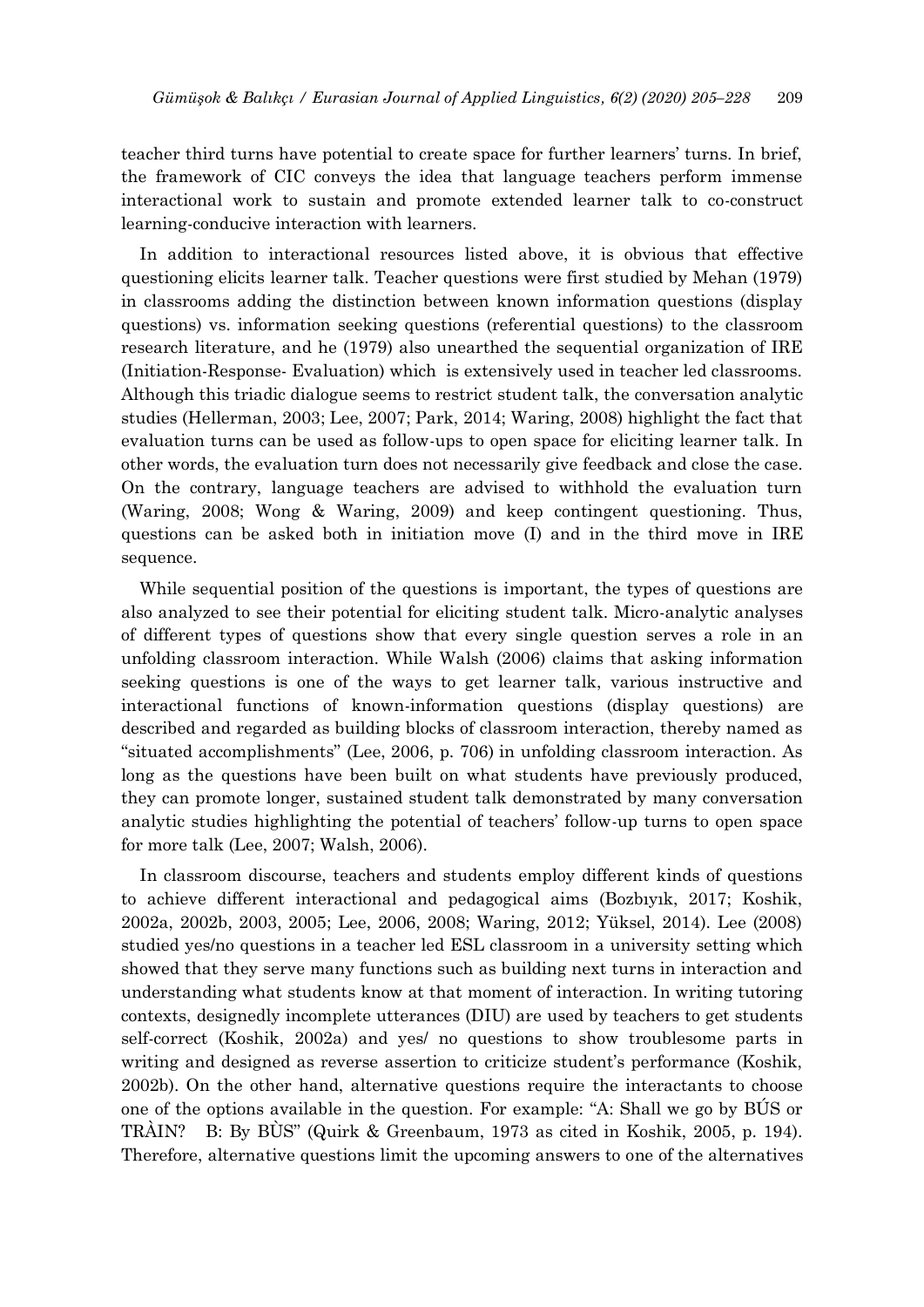available in the question (Hayano, 2013) and projecting one-word answers from the next speaker.

In Turkish instructional context, Bozbıyık's micro-analytic study of teacher trainees' questioning practices in a high school setting (2017) demonstrated that the employment of different types of questions such as wh-questions, DIUs, alternative questions and yes-no declaratives /interrogatives in specific sequential positions was found to be a facilitative interactional resource aiming extended learner turns in meaning and fluency contexts. In a Turkish university setting, Can-Daşkın (2015) explicated the use of elaboration questions that are used to shape learner contributions and promote more responses from learners in the next turns in the same context. The reviewed studies underlie the fact that sequentially appropriate and relevant questions stimulate learners' involvement and longer turns in unfolding classroom interaction when teachers establish meaning and fluency contexts. In other words, rather than the type of the questions, employment of different questions inserted in appropriate positions in unfolding interaction keep classroom interaction flow and lead learning opportunities.

All in all, with regard to the teacher practices in an unfolding classroom interaction, it is seen that language teachers accomplish many interactional tasks by withholding and/ or elaborating on their turns, inserting questions in specific interactional phases, making on-the-spot decisions and thereby enriching IRF pattern by such interactional and pedagogical moves. Considering the emergent nature of classroom interaction, the present study tries to explore one EFL Listening and Speaking classroom in a university setting in Turkey and an EFL teacher's practices to elicit extended student turns in meaning and fluency contexts.

# **2. Method**

This study employs conversation analysis as a research method to examine an EFL teacher's actions to elicit sustained student talk in a freshman class in university setting. Conversation analysis is the systematic analysis of talk in interaction coconstructed by people in their everyday lives (Hutchby & Wooffitt, 1998). Adopting an emic perspective, it is based on the principle that there is order and organization in talk. Analyzing preference, turn taking and repair organization of the interaction, conversation analysis examines participants' actions and achievement in interaction. In instructional settings such as language classrooms, CA "enables researchers to reveal how practices of teaching and learning emerge and are co-constructed in talkin-interaction" (Sert, 2017, p. 16). To this end, micro details of the talk (overlaps, silences, turns, intonation and stress patterns and embodied conduct) are transcribed using a transcription convention (Jefferson, 2004). And then, the transcribed data is analyzed to see what participants say and do in interaction. Since CA is based on an emic perspective, the participant's next turn in an unfolding interaction shows his/ her understanding and interpretation of the previous turn which is called next turn proof procedure (Seedhouse, 2005). This procedure based on the participants' own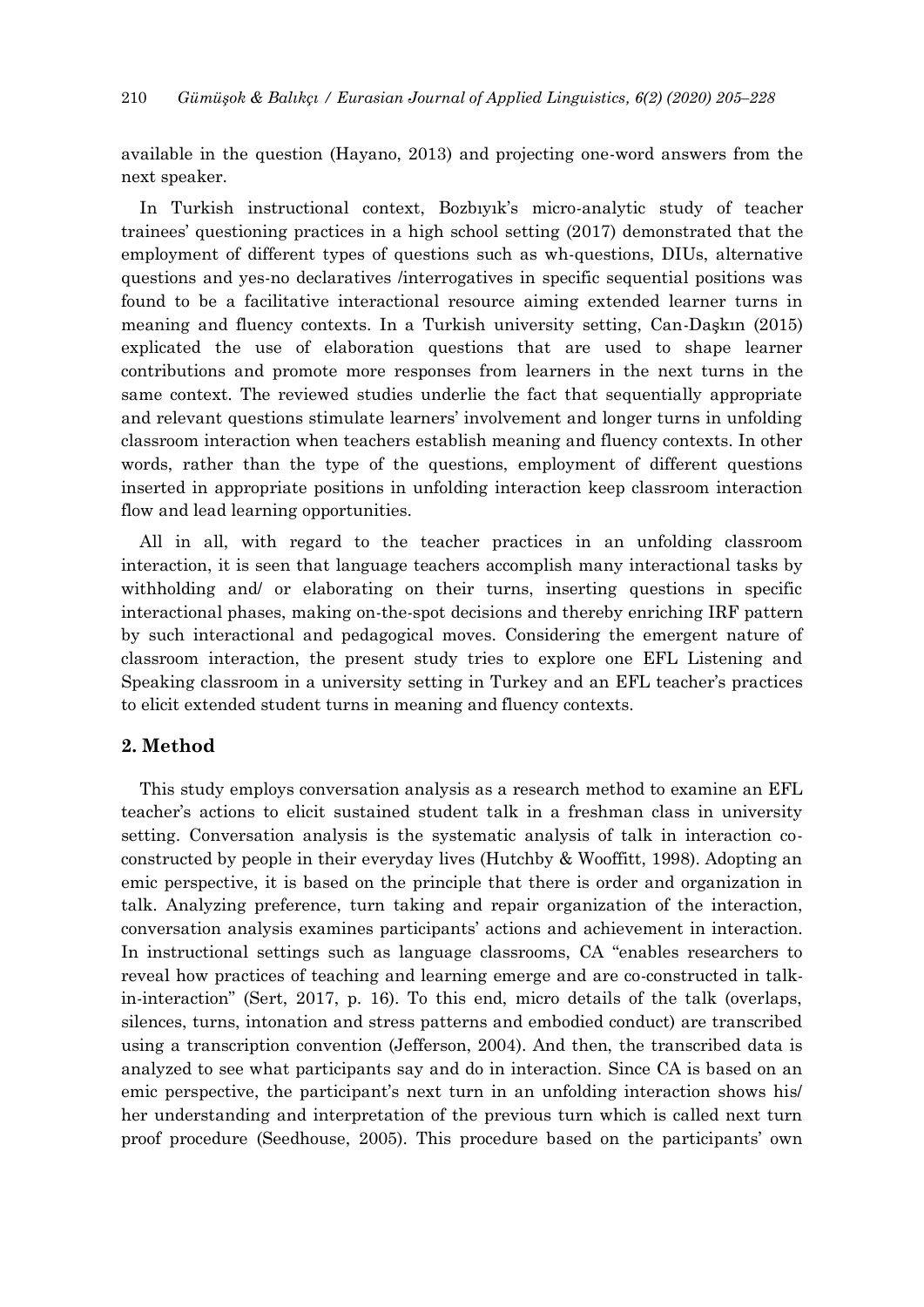orientations in interaction (Seedhouse, 2005) helps analysts to ensure validity of the analysis.

## *2.1. Participants*

The study was conducted in a private university in one of the central cities of Turkey. The participants were one instructor and 14 EFL freshman computer engineering students. The instructor was a graduate of a faculty of letters. She received her teaching certificate in the undergraduate level and attended in-service teacher training programs in her first two years of teaching. She had four yearteaching experience. She taught English to freshman students at the department of computer engineering. They had a 10 hour-intensive English program. The department offered three hours a week course to improve students' listening and speaking skills. They were using B1 level materials for the course in which the data were collected. They were regarded as pre-intermediate learners of English.

#### *2.2. Data collection*

In order to gather data for the present study, an EFL class was audio-recorded for nine classroom hours, varying from 35 minutes to 45 minutes in each session over five weeks, which was equivalent to one third of the spring semester of the academic year. After talking to the instructor, receiving her and learners' consent for the study and getting permission from the institution, the researcher (one of the authors) started to collect the data. In the first week of data collection, she used one recording device, in the second week she started to use two audio-recording devices, replaced one on the teacher desk and the other on the back side of the class to minimize incomprehensible voices as much as possible.

#### *2.3. Data analysis*

The audio recordings were transcribed following the Jeffersonian transcription system (Jefferson, 2004). Nine classroom hours of data were roughly transcribed first and episodes involving extended learner turns in pre and post listening tasks were transcribed in detail (including silences, intonation patterns). From the emic perspective of conversation analysis, learners' involvement in speaking activities manifesting itself via sequentially relevant and extended learner turns ensures the progressivity of the tasks and the lesson. Those episodes where the teacher targets meaning and fluency and maintains task progressivity were added to the collection and researchers attempt to unearth teacher practices to promote and maintain student talk in the series of speaking tasks.

# **3. Results**

The classroom interaction involving meaning and fluency contexts demonstrates that the teacher facilitates and scaffolds learners to produce extended talk through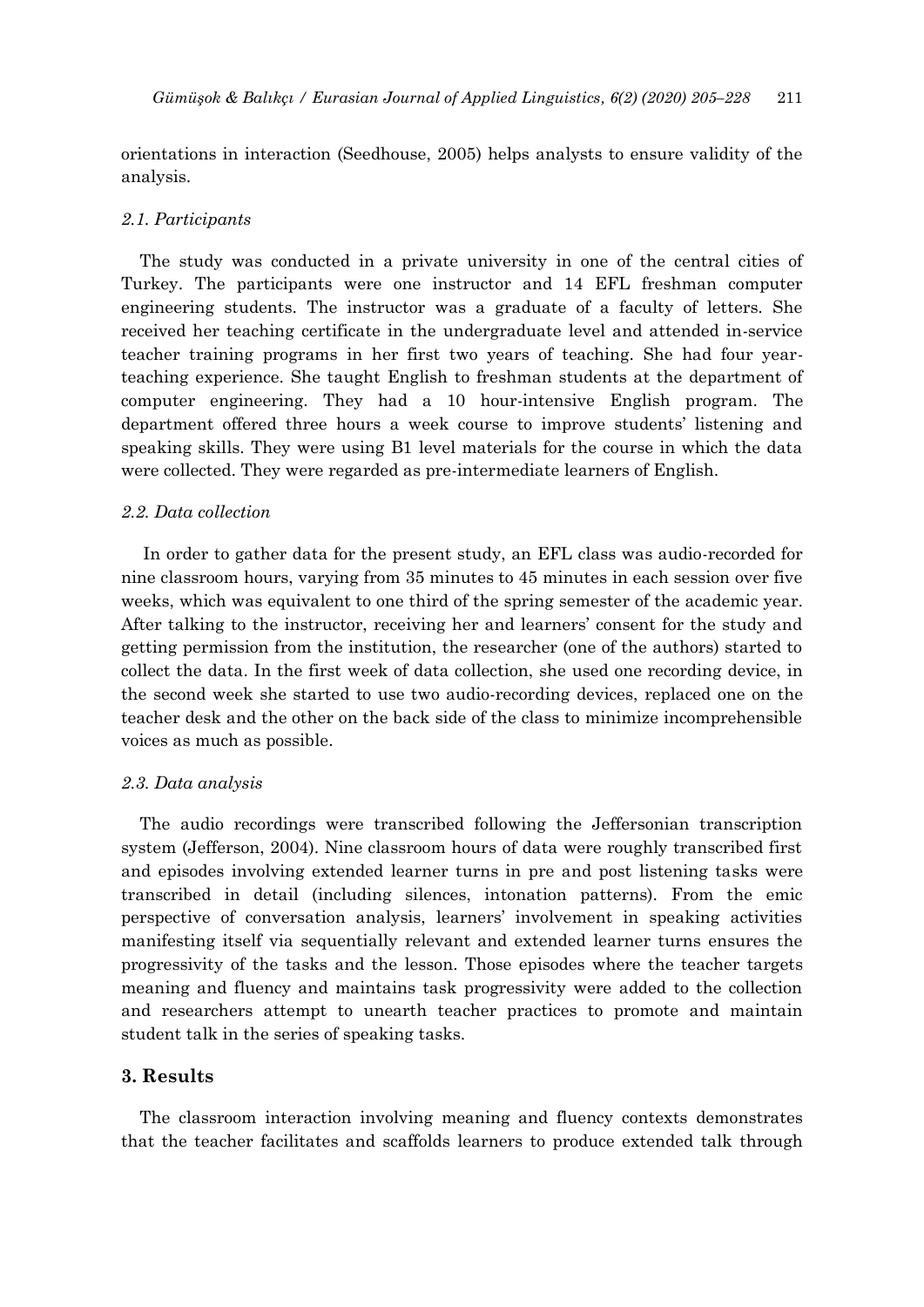various interactional resources. As a way to enhance learners' participation, she gives students time to get prepared for the upcoming speaking task which will be presented in the following sub-section (Section 3.1.). This is one of the distinctive ways to maintain task progressivity, thereby eliciting extended learner turns. In the second sub-section (Section 3.2), a recurring interactional pattern will be presented: the teacher employs alternative questions as a sequence opener, she inserts elaboration questions to maintain student talk, she provides candidate words when students request help, and finally she initiates minimal response tokens, thereby withholding evaluation turn. The following two sections will demonstrate teacher actions that elicit extended learner turns in pre- or post-listening tasks and achieve task progressivity and goals of the specific context.

#### *3.1. Providing planning time*

The following extract presents an example of a specific teacher action to maintain the task progressivity. The learners are able to participate in the task and the teacher elicits sustained learner turns thanks to the on-the-spot decision in the flow of interaction.

This extract showcases a pre-listening task in which learners were instructed to brainstorm about the advantages and disadvantages of nuclear energy in pairs as the learners would listen to a debate about the same topic in the subsequent listening task. This episode was recorded towards the end of the lesson of the first week. Since all the data came from the same classroom, for all the excerpts analyzed t stands for the teacher, LL refers to the learners in chorus and s1, s2, and s3... represent the particular students in the classroom.

Extract 1: Do little research

| $\mathbf{1}$   | t: | before you listen, $(0.6)$ err you can do it in pairs (.) in groups of |
|----------------|----|------------------------------------------------------------------------|
| $\overline{2}$ |    | three >however you want< you talk about advantages and disadvantages   |
| 3              |    | bir araya gelip önce siz ne düşünüyorsunuz bu konuda                   |
|                |    | you can come together and discuss your ideas                           |
| 4              |    | advantages (.) disadvantages                                           |
| 5              |    | (2.0)                                                                  |
| 6              |    | neyin?                                                                 |
|                |    | of what?                                                               |
| 7              |    | nükleer enerjinin kullanımının okay?                                   |
| 8              |    | use of nuclear energy                                                  |
| 9              |    | (15.0) ((learners are trying to talk in pairs))                        |
| 10             | t: | bu konuda da mı hiçbir fikriniz yok?                                   |
|                |    |                                                                        |

 *don't you have any opinions about this issue either?*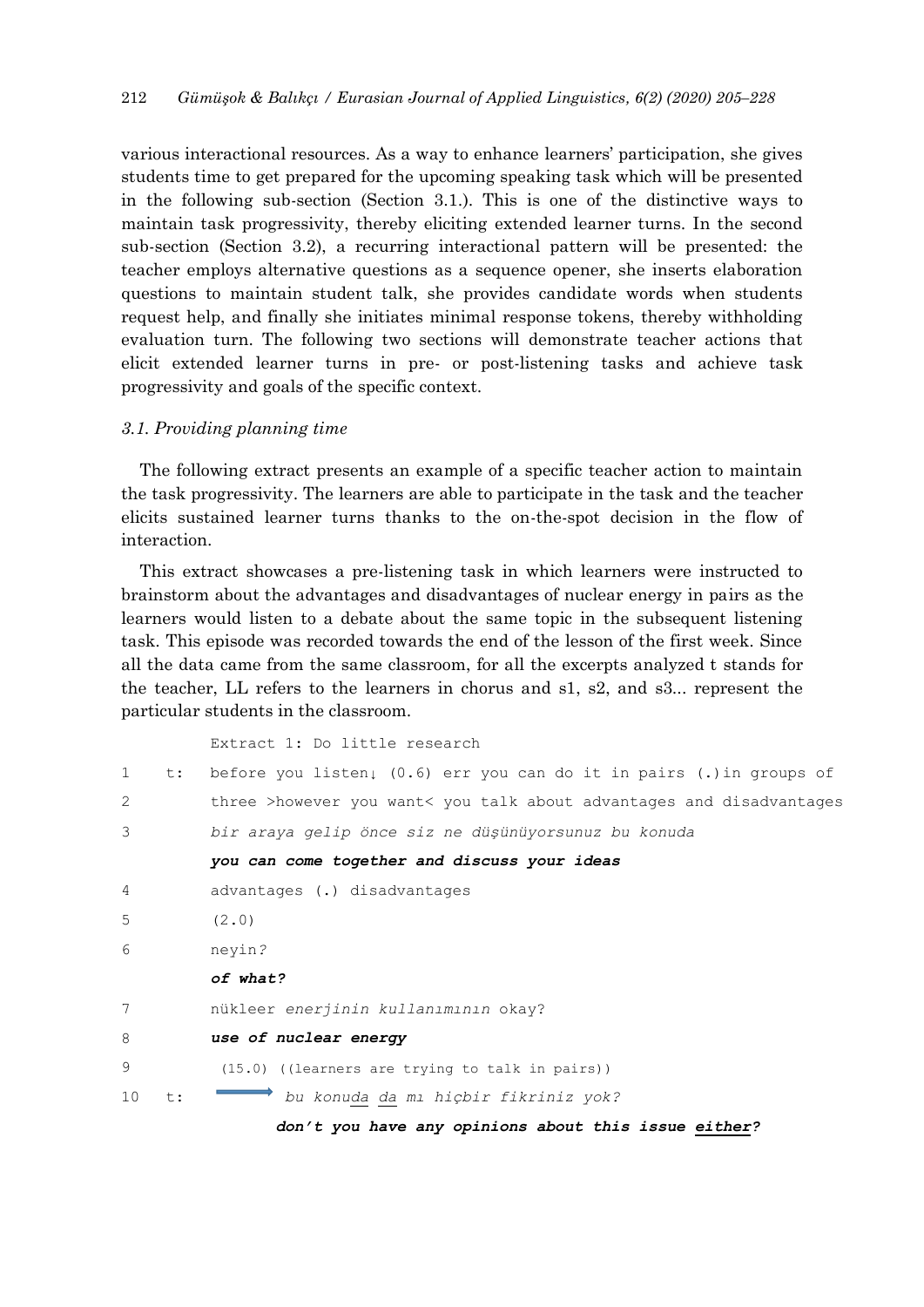| 11 | $s1$ : | yok hocam yav                                                        |
|----|--------|----------------------------------------------------------------------|
|    |        | no, we don't                                                         |
| 12 | t:     | çok güze::: l seriously! don't you have any idea?                    |
|    |        | very well                                                            |
| 13 | LL:    | ((incomprehensible talk))                                            |
| 14 | t:     | okay then use your phones?bu seferlik telefonunuzu kullanabilirsiniz |
|    |        | you can use your phones this time                                    |
| 15 |        | you can do little research                                           |
| 16 |        | (120.0) (( students are checking their mobile phones, some students  |
| 17 |        | ask for assistance))                                                 |
| 18 | t:     | oka <sub>j</sub> y did you do your job about nuclear energy?         |
| 19 | LL:    | ye: :s                                                               |
| 20 | LL:    | noc:                                                                 |
| 21 | t:     | okay the other people (0.8) if you are not doing research on nuclear |
| 22 |        | energy put your mobile phones away okay? let's start with advantages |
| 23 |        | what advantages did you find?                                        |
| 24 |        | (3.1)                                                                |
| 25 | $t$ :  | yes?                                                                 |
| 26 | $s2$ : | err nuclear energy is powerful and cheap                             |
| 27 | t:     | yes nuclear energy is powerful and cheap and efficient maybe!        |
| 28 |        | any other advantages?                                                |
| 29 | s3:    | err they have err low greenhouse effect err they they reduce         |
| 30 |        | reduce muydu? harmful gases and they have long daily power           |
|    |        | is it reduce?                                                        |
| 31 | t:     | goodokay that's nice (.) they release more daily harmless gases      |

In the first line, she gives the instruction underlying that the task is pre-listening. After 0.6 seconds of silence, she continues to give rules about the way students talk and then she gives the topic. In line 3, she switches the language and uses Turkish as a multilingual resource to repeat the instruction. In line 4, she switches back to English and finishes her instruction and gives the topic of the discussion. After 2 seconds of silence (5), the teacher initiates comprehension check question in Turkish and gives the answer herself (7) which may show that that is not a question that projects an answer from the class. It could be an expansion to strengthen the clarity of the instruction.**\*** However, students' world knowledge is not sufficient enough to participate in interaction as it is inferred from her initiation in line 10. Although students' utterances are not comprehensible in the recording, the instructor's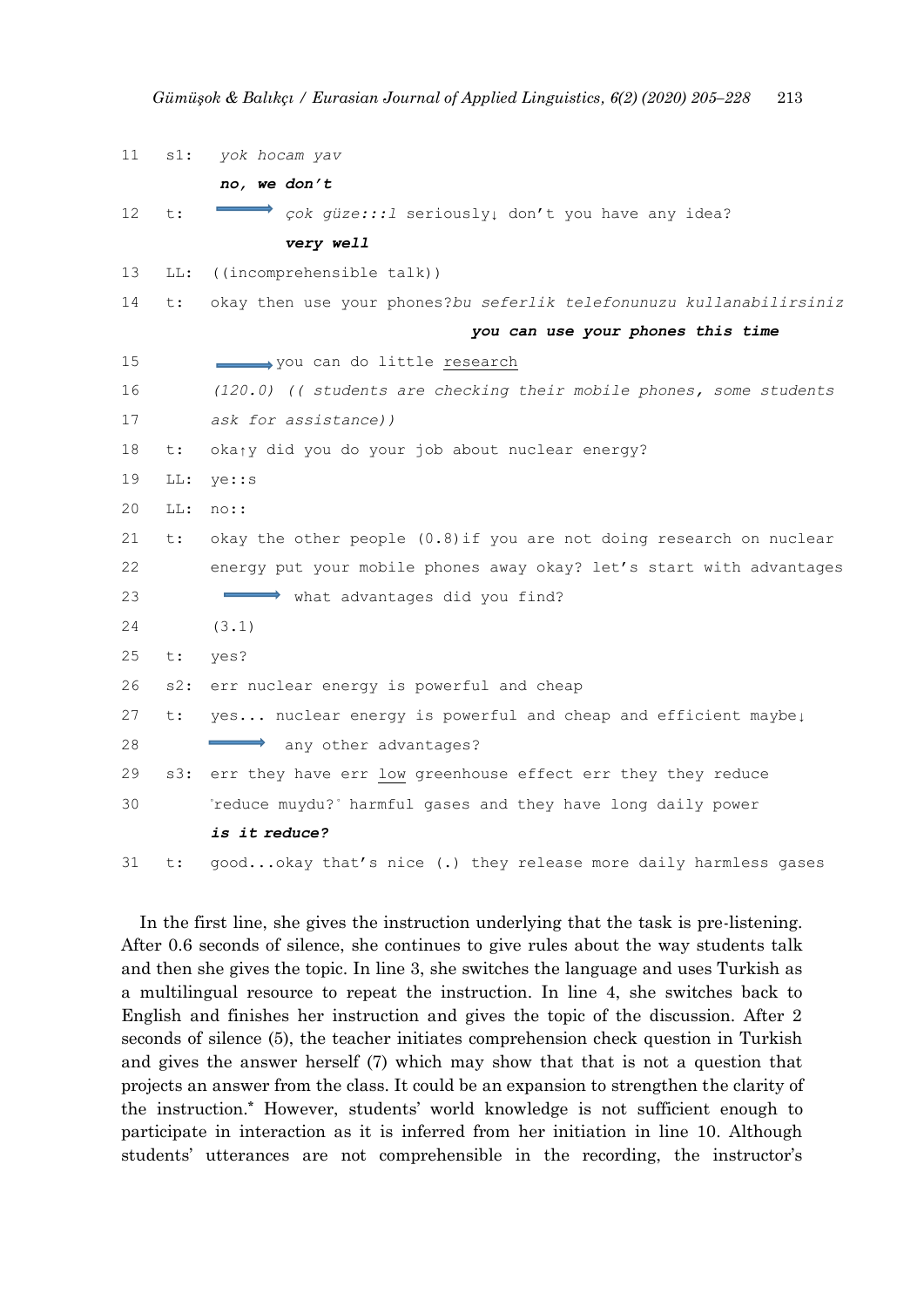initiation "bu konuda da mı hiçbir fikriniz yok- don't you have any opinions about this issue either?" demonstrates that instructor's understanding that students do not have sufficient knowledge about the topic to be discussed. Designed as a reversed polarity question (negative yes/no question) (Koshik, 2002b), this question functions as Epistemic Status Check (ESC) (Sert, 2013) which helps the teacher to interpret students' epistemic stance. In line 11, s1 displays his insufficient knowledge. In the following turn (12), the teacher re-initiates an epistemic status check in a similar question design (don't you have any idea?) in the target language. It is evident from her next turn (14), students maintain that they do not have any ideas. At this point the interaction is blocked because the task itself is unable to drive students to talk. To handle this breakdown, the teacher suggests learners to use their mobile phones to do research about the topic (14-15). Including mobile phones as an external instructional resource to gather new ideas for the upcoming brainstorming task, the teacher opens learning space in the classroom and gives learners time to get prepared for the interaction. During two minutes, students check their mobile phones and some of them ask for assistance (16). In line 18, the teacher checks whether students are ready to participate. While some say yes, some of them indicate they are not ready yet. Still, in line 21, the teacher wants students to put away their mobile phones and announces the start of the task. She asks for the advantages of the nuclear energy and initiates it with wh- question design which enables her to "steer learners into particular directions" (Lee, 2007, p. 1215) in line 23. After waiting for 3.1 seconds, the teacher gives the turn to s2 by saying yes (25). After a hesitation marker, s2 shares his finding (26). In the next line, the teacher initiates confirmation of this finding, repeats s2's utterance and adds another adjective efficient to summarize s2's opinion. In line 28, she asks for "any other advantages" and this time a longer answer comes from s3 without any waiting time. S3 adds to the advantages of the nuclear energy. Although s3 starts with hesitance marker and requests help for the word reduce (line 29), he maintains his talk. In the following line, the teacher initiates Explicit Positive Assessment (hereafter EPA, Waring, 2009). She paraphrases what s3 utters in the previous line.

This extract showcases the teacher's complementary interactional actions to maintain task progressivity, thereby eliciting sequentially relevant and extended learner turns. The teacher's on the spot decision for providing planning time for students clearly opens space for learners to participate in the speaking task (Line 15). Directing learners to their mobile phones as an external resource enables learners to gather information and participate in the task by sharing their findings (Lines 14-15). Moreover, steering the discourse by first asking the advantages of the nuclear energy (23) helps learners navigate the interaction and find a way to participate more. As a result, the teacher achieves her pedagogical goal and elicits many learners' turns on the nuclear energy and prepares them for the upcoming listening task. In addition to providing planning time, the teacher follows an interactional path to elicit students' extended talk which will be presented in the next section.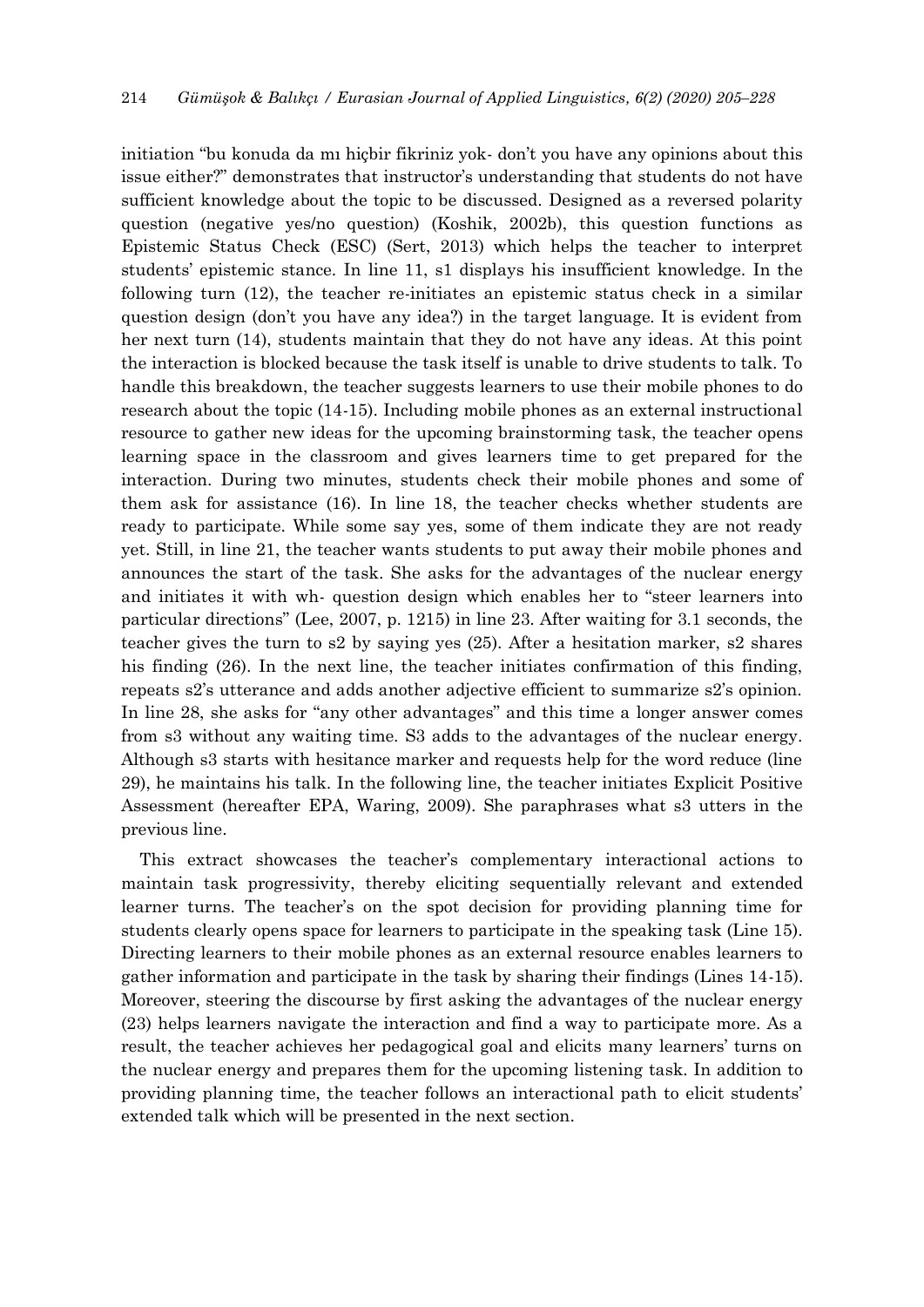## *3.2. Interactional unfolding of eliciting and maintaining extended student talk*

A major institutional goal of the teaching business is to maintain the progressivity of the series of tasks which shape the lesson. In addition to giving preparation time for students, employment of different types of questions in specific sequential positions enable learners produce extended turns. After ensuring students participation, the teacher also needs to keep learners speak and share their opinions more to maintain the speaking tasks. The micro-analytic analysis of the EFL classroom interaction showed that the participants follow an interactional pattern which involves extended learner turns. The following extracts will be presented to unearth this unfolding interactional pattern followed by the participants of the listening and speaking course.

The extract 2 from the fourth week of the term displays this distinctive interactional pattern which elicits and maintains student talk. In Extract 2, the class is doing a small post-listening speaking task. The listening is about alternative treatments. Out of four advertisements for alternative treatment which are meditation, aloe vera, aromatherapy and acupuncture, learners are asked which one they would like to try after viewing the advertisement.

Extract 2: Aloe Vera

| $\mathbf{1}$    |        | t: which one would like to $tr_{\uparrow}y$ (.) out of these four, |
|-----------------|--------|--------------------------------------------------------------------|
| 2               |        | meditation, aloe vera?                                             |
| 3               |        | s4: aloe vera                                                      |
| 4               |        | t: aloe vera you would like to try that (.) why?                   |
| 5               |        | s4: err s5 told me when she err her hand (.) "yanmişti? "          |
|                 |        | burnt                                                              |
| 6               |        | LL: eheh hehe heh                                                  |
| $7\phantom{.0}$ | t:     | how can she say that?                                              |
| 8               | $s4$ : | [burn burn mü?                                                     |
|                 |        | is it burn?                                                        |
| 9               | s6:    | [burn                                                              |
| 10              |        | t: it burnt                                                        |
| 11              | $s4$ : | burn and err she used aloe vera                                    |
| 12 <sup>°</sup> | t:     | hmm                                                                |
| 13              | s5:    | yes i used it                                                      |
| 14              |        | (0.5)                                                              |
| 15              |        | t: a cream or?                                                     |
| 16              |        | s5: err 1 take aloe vera and 1 break it and errr its water         |
| 17              | t:     | mm hm                                                              |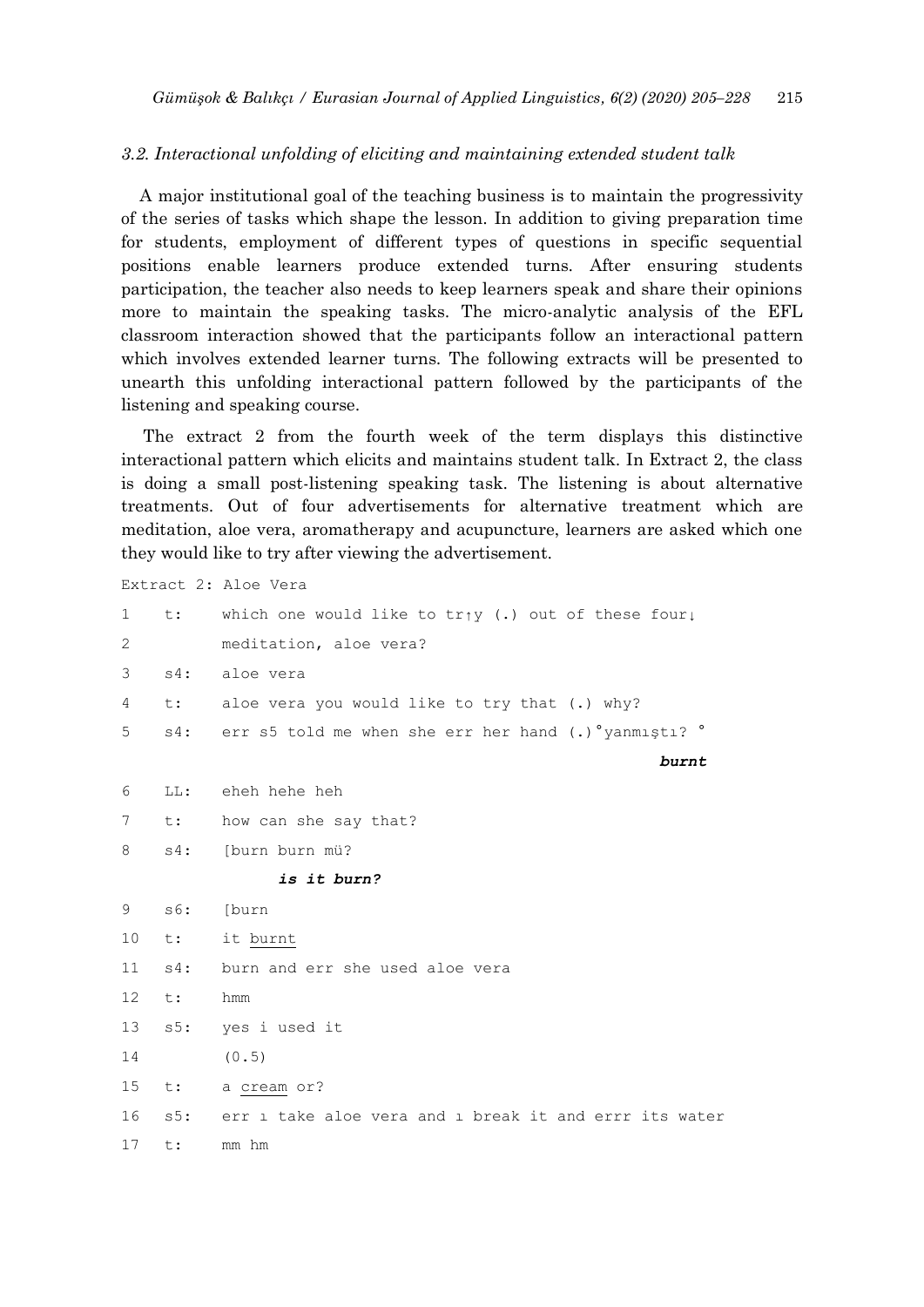| 18 | s5: | 'sürdüm° |
|----|-----|----------|
|    |     |          |

*i rubbed it*

- 19 LL: eheh hehe heh
- 20 t: okay you (.) you rubbed it you spread it in your hand
- 21 s5: yeah

After asking the kind of treatment learners would choose which is designed as an alternative question (meditation vs. aloe vera line 2) (Koshik, 2005), the teacher elicits a one-word answer "aloe vera" (3) from s4. In the subsequent line which is a clear feedback (F) turn, teacher does many actions: she echoes s4's answer, extends the students' answer (you would like to try that) as a way of scaffolding (Walsh, 2011) and after a short pause she initiates an elaboration question (Can-Daşkın, 2015) in line 4. By withholding evaluation and inserting post-expansion sequence via an elaboration question, the instructor expands the scope of the task and maintains the participation of s4. In line 5, the student tries to explain the reason why she would choose aloe vera through extended talk by giving a reference to her friend (s5) who is also part of the story. In the same line, at first the student tries to complete her sentence but she is not able to find the English equivalence of "yanmıştı" in the first trial and asks for help in Turkish in a quieter tone which starts a word search sequence. Laughter comes from class following s4's use of the Turkish word, which displays her misalignment with the L2 only micro-policy (Amir, 2013) of the class. In order to re-establish the order, the teacher invites other class members to find the word by saying "how can she say that" in line 7. In the following turn, s4 takes the turn and wants to check her candidate word burn she remembers and offers the word in the form of a request for verification. In line 10, the teacher initiates form focused repair and uses the candidate verb in past form. S4 does not take up the repair and repeats the word and continues talking referring to her friend's experience with one of the ways of alternative treatment in line 11. In line 12, the instructor initiates a minimal response token (hmm) which is a clear evidence of her listenership. This token functions as a continuer to withhold third turn evaluation of the teacher (Girgin & Brandt, 2019) and apparently encourages s5 to participate and continue to provide the account as the unfolding interaction shows. In line 13, she takes the turn without being invited and confirms her classmate's account. After 0.5 seconds of silence, the teacher initiates another question "a cream or?" but leaving the second alternative as Designedly Incomplete Utterance (DIU, Koshik, 2002a) this time. In the next turn, it is seen that s5 interprets this question as somehow clarification request and elaborates on her experience in line 16. She initiates repair and offers the word water to repair cream uttered by the teacher in the previous turn. In line 17, the teacher initiates a minimal response token to demonstrate her listenership. In the subsequent turn, s5 says sürdüm (I rubbed it) in Turkish in a quiet tone which is followed by laughter from the class again. In line 20, the teacher initiates acknowledgement token and again shapes the learner's Turkish contribution by translating and extending the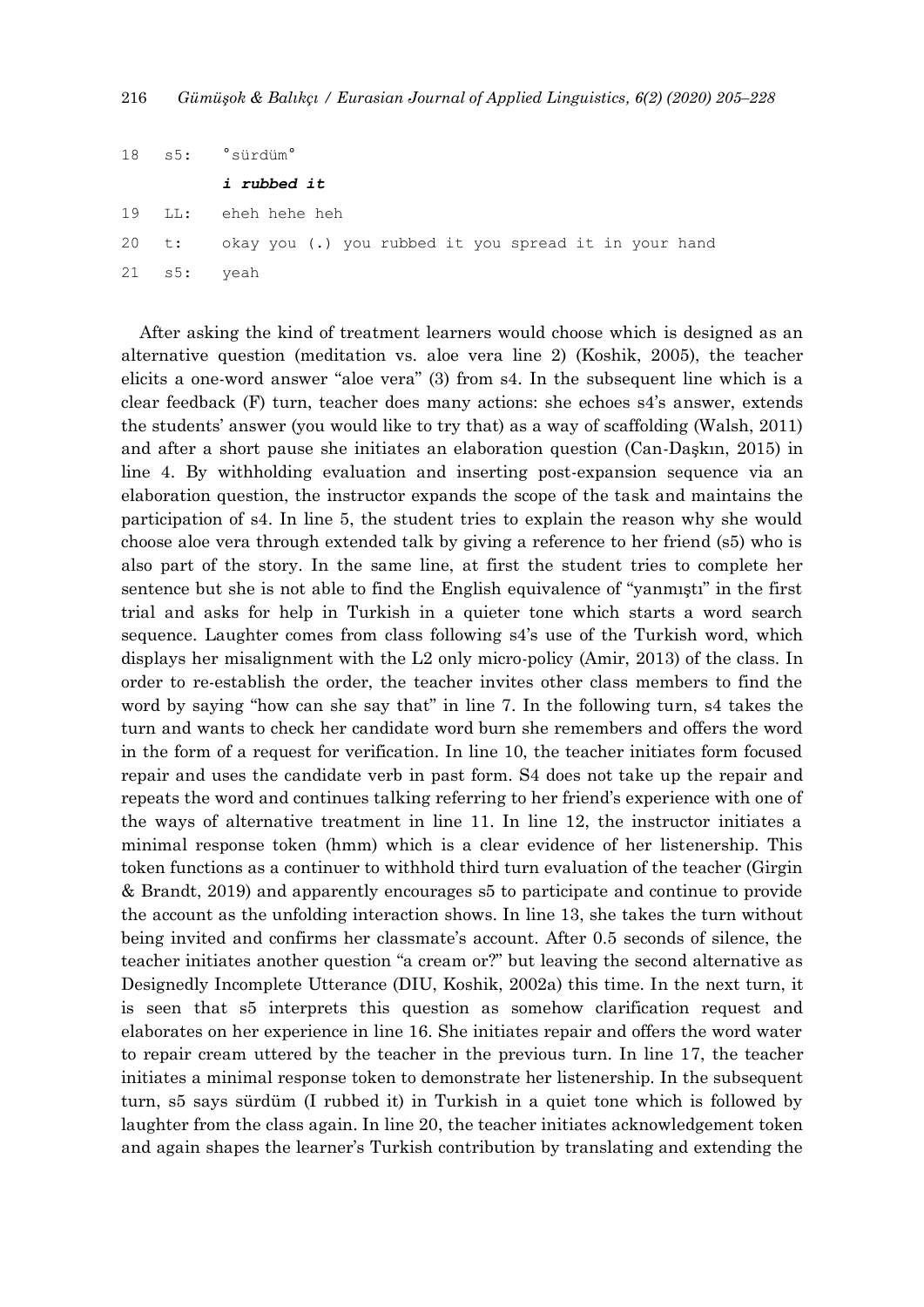answer. This turn is also an example of scaffolding described by Walsh (2011) and feedback turn. In line 21, the student accepts the feedback and confirms the teacher's translation.

As it is evident from the flowing interaction, there is an interactional path followed by both students and the teacher. The questions designed and inserted in various sequential positions (lines 1-2, 4, 15), addressing students' emergent knowledge gaps and word searches (lines 10, 20), and withholding the evaluation turn via minimal response tokens (lines 12, 17) open space for interaction and elicit many turns from the students. In addition to question design and minimal response token to postpone evaluation turn, the teacher provides feedback to students via shaping their contribution (lines 4, 20) by extending their answers. In sum, these interactional moves enhance students' participation, stimulate sequentially relevant and appropriate responses and extended turns which fulfil the goals of the meaning and fluency context and thereby ensuring task progressivity.

With regard to the question design, alternative questions are observed to be employed by the teacher as an interactional resource to get one-word answer in a sequence opening position (line 1). The teacher provides learners with choices and wants them to choose one option. She utters each option in the same tone of voice without emphasizing one more which makes the question alternative (Koshik, 2005). After eliciting a one-word answer, she requests them to justify and explain their choices in the post-expansion sequence with the help of elaboration questions designed in wh- formats.

The extracts below (Extracts 3, 4 and 5) taken from the same lesson in the third week represent a single case and each one showcases the sequences of the distinctive interactional path shown in the extract 2. In those successive extracts, the instructor tries to warm-up the class for an upcoming healthy food-oriented listening task. Prior to the extract 3, the teacher shows four different pictures in the course book depicting people having different life styles. The teacher requests learners to look at the pictures and talk about the differences between the life styles of the people in the picture. After getting an answer about an unsocial boy playing with his computers, the teacher opens a new sequence in line 21. In the extract 3, the teacher opens the sequence by an alternative question and this extract demonstrates the teacher's interactional actions to elicit one-word answer from the class.

```
Extract 3: Life style or genes
21 an::d do you think 
22 (2)
23 do you think it's the life style that affects our health
24 or its the genes?
25 s1: tekrar sorabilir misiniz?
        could you ask it again?
```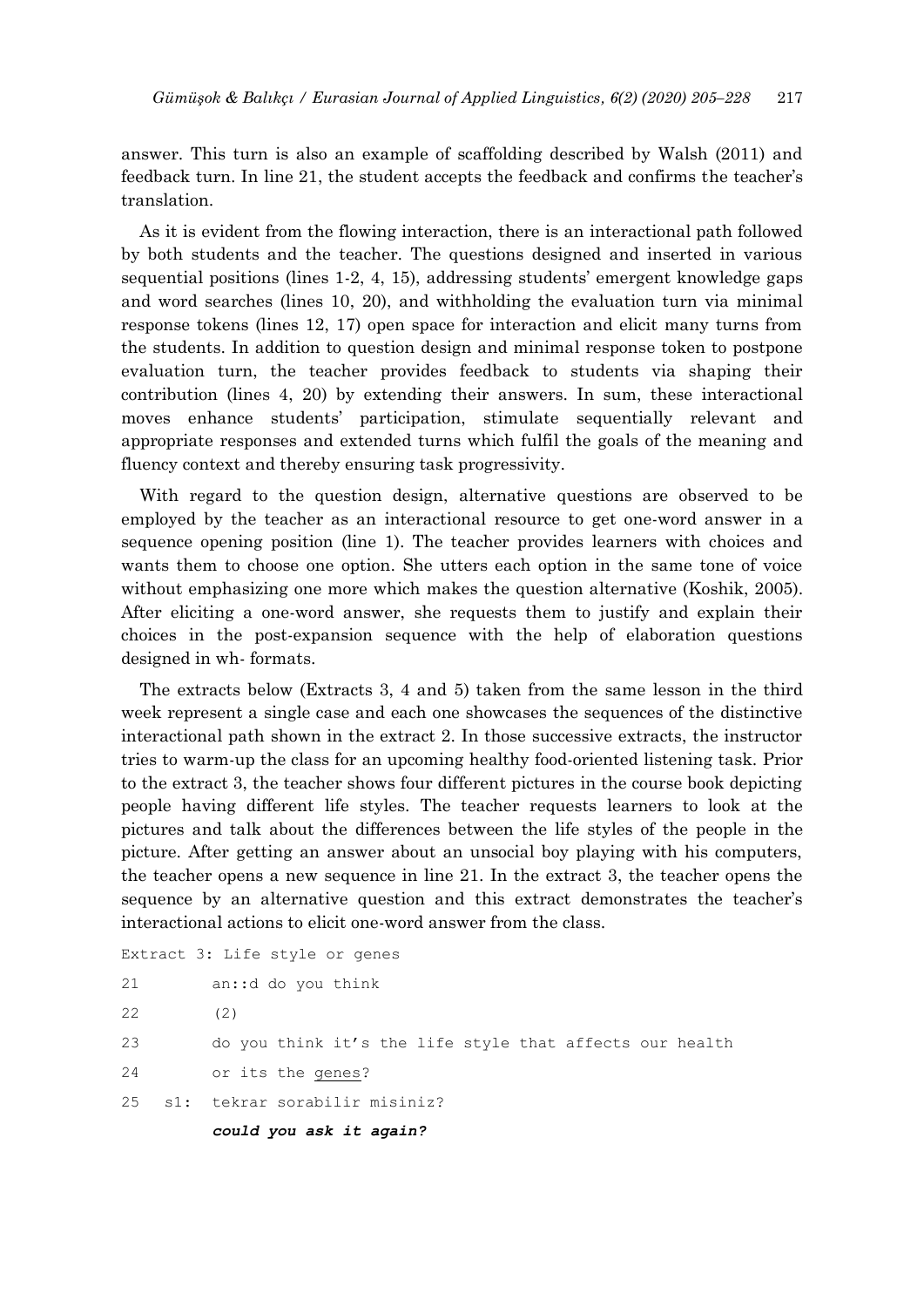```
26 t: do you think its the life style that makes us healthy (.) 
27 or is it the genes?
28 s1: both of them 
29 t: so are they fifty fifty?
30 s1: no (.) errr seventy percent (.) healthy life style
31 t: good 
32 s1: thirty percent (.) genes
```
In line 21, the teacher opens a new sequence by asking do you think but she does not complete her turn. After 2 seconds of silence, she re-opens a new sequence with an alternative question. She offers learners two options (life style or genes) and wants them to choose one option that would affect people's life style. She puts additional stress on the latter option, genes which provides evidence that the teacher wants to shift the topic and talk about the genes. She starts her question in yes/ no interrogative (do you think) and then provides two alternatives to choose (lines 23-24). With the help of this embedded alternative questions (Koshik, 2005) she manages to navigate the classroom discourse and change the topic. In line 25, in Turkish s1 wants the teacher to repeat her question. Upon this request, the teacher reformulates her question (26-27) and elicits an answer (28). In line 29, as a post-expansion, the teacher initiates a confirmation request in a yes /no interrogative format to see whether options have the same importance for a healthy life. In line 30, s1 says no and explains his opinion. As a follow up, the teacher says good which might have closed the sequence acting as an evaluation turn, however; s1's next turn shows that this is not an evaluation turn. S1 reconfirms what he has said in line 30 and closes the sequence.

In this first phase of this single case, alternative question is used as a sequence opener (lines 23-24). After clarification request (line 25), the student gives an answer choosing two alternatives. Then, in line 29, the teacher initiates a clarification request and s1 gives sequentially relevant response which maintains the task.

The following extract demonstrates the rest of the interaction presented in the extract 3. After getting the answer that genes may affect people's life styles, the teacher continues asking questions.

```
Extract 4: Diabetes 
33 t: okay so how can genes affect our life style? how can our 
34 genes from our parents (.) affect the way you live?
35 s1: şeker hastalığının ingilizcesini alırsam belki bir şeyler 
36 söyleyebilirim
```
*if i know what şeker hastlığı means in english perhaps i*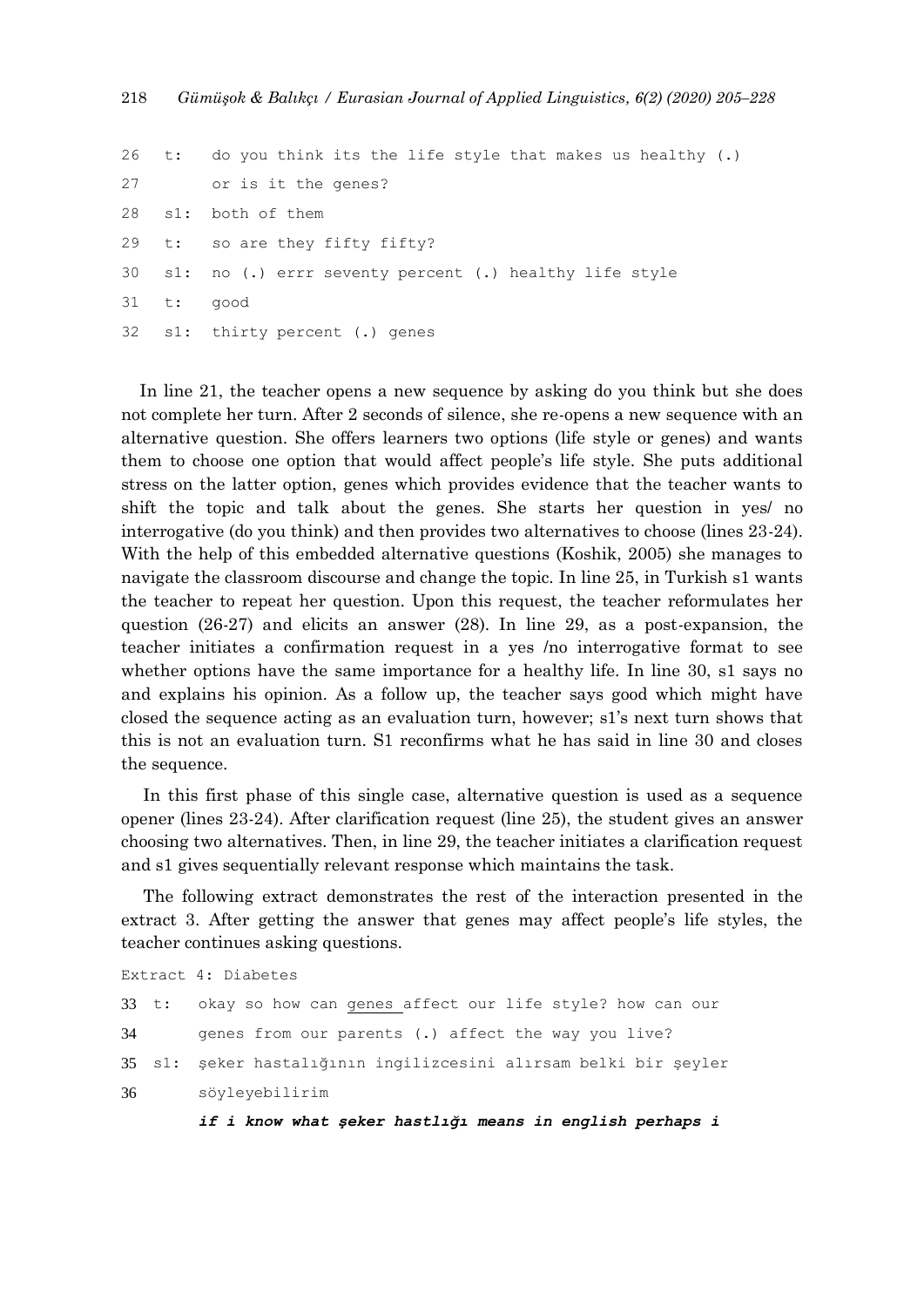```
can say a few words
37 t: diabetes
38 s1: eer for example if your dad has diabetes err and if you 
39 are eating too much junk food
40 t: hm hm 
41 s1: and drinking err kola
42 t: okay 
43 s1: err its certainly 
44 t: yes 
45 s1: seen that you will get (.) er same errr 
46 s7: °disease ° 
47 s1: disease in the future
48 t: okay that's good err that's a very good answer 
49 so if your father has diabetes and you don't have a healthy 
50 life style you eat junk food all the time you will have 
51 diabetes okay↓
```
In line 33, the teacher asks an elaboration question after eliciting the answer from s1 that genes may affect people's life style. She reformulates her question in the following line (34) and s1 requests help from the teacher as he does not know the key word to continue (35-36). In line 37, the teacher provides the word diabetes. After this scaffolding move, s1 manages to express his opinion and exemplifies the way genes affect people's life style (38-39). The teacher utters minimal response token to show her listenership and get the student continue to speak (line 40). In the following line, the student continues to contribute and teacher utters okay as a go-ahead response (42). The student keeps continuing his utterance (43) and teacher initiates another go ahead response (44). In line 45, s1 hesitates to speak and one of his classmates (s7) offers him a candidate word in the next line (46) and s1 accepts this candidate word and goes on speaking. In line 48, the teacher first gives EPA and then provides summative closing statement (Park, 2012) to summarize s1's contribution.

In this extract, as a follow up to the extract 3, the teacher uses elaboration question, addresses student's request for help and keep initiating go ahead responses promote learner participation and consecutive turns.

After the summative closing statement (lines 49-51), s1 utters obezite in a lower tone of voice. The teacher orients to this contribution and the interaction continues.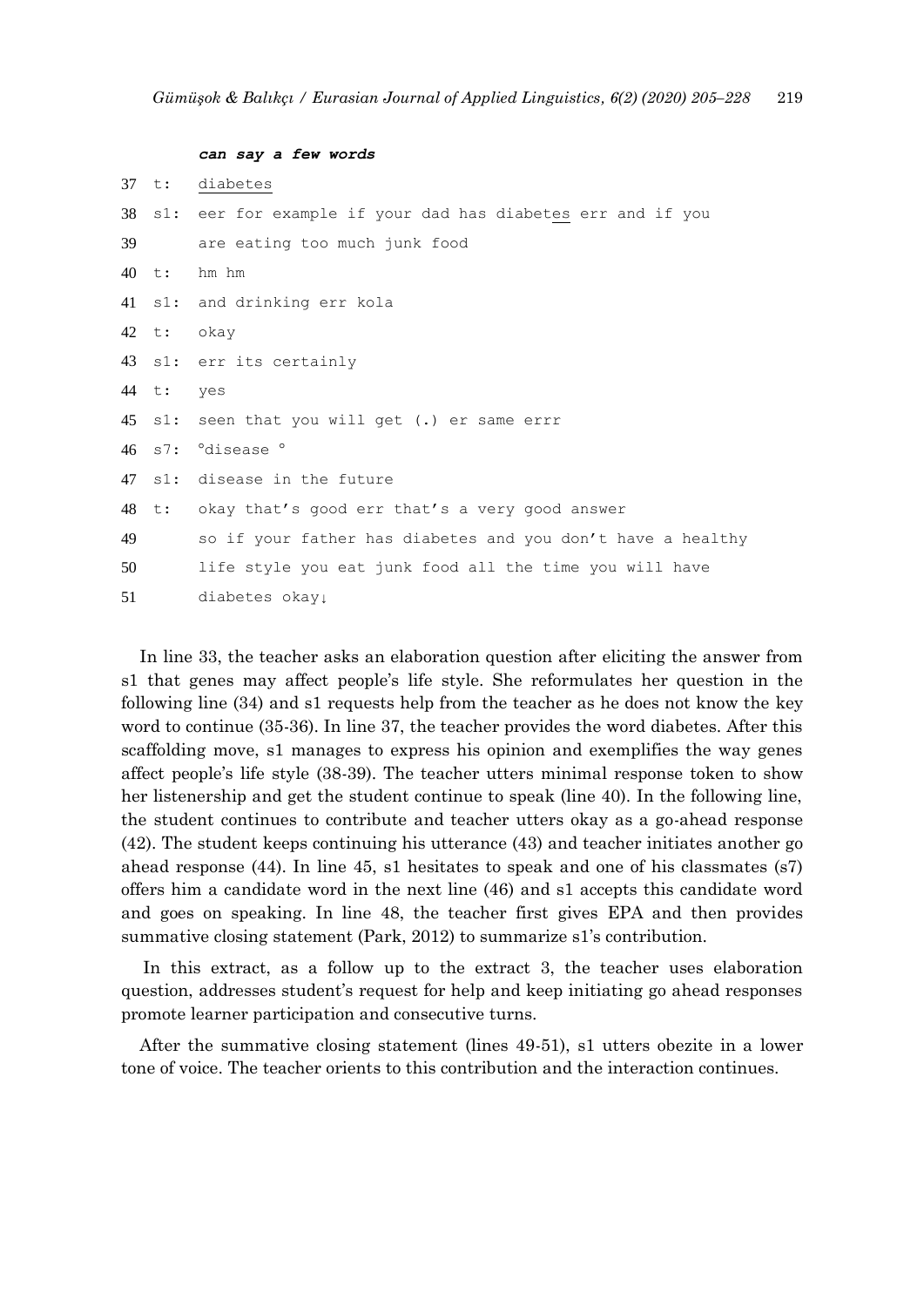```
Extract 5: Obesity 
52 s1: °obezite° 
        obesity
53 t: do you think that's also from the genes? 
54 (1)
55 obesity you do think it is a life style or from the genes?
56 s7: life style
57 s1: both of them 
58 LL: ((unintelligible voices)) 
59 t: it may change 
60 s8: ı have a ı have watched the news err and three children 
61 <they are brothers and sisters>
62 t: um um 
63 s8: they also err gain a weight because of their er disease 
64 t: hmm
65 s8: disease and because its (.) related to their genes
66 t: okay so they have the same disease because of the genes 
67 this is↑ something we will listen to no:w↑
```
After the summative closing statement (lines 49-51), s1 says obezite in Turkish (obesity in English) in a quieter tone (52). In line 53, the teacher takes up what s1 has said and builds on it by asking the reason for obesity. After one second of silence, she puts emphasis on obesity and initiates an alternative question (55) which invites learners to make a choice. S7 says life style (56) and after unintelligible voices to the researchers, the teacher says it may change (59) which might have closed the topic. However, s8 gets the turn and refers to the news she has watched. Uttering minimal response tokens (line 62) the teacher shows that she wants her to continue to talk. In line 63, s8 keeps talking about the family in the news. Similarly, the teacher only initiates hm which keeps s8 to progress. It is clear that s8 contributes with extended talk to the interaction. In line 66, she paraphrases what s8 has said and closes the sequence announcing the upcoming listening task.

Extracts 2, 3, 4, and 5 demonstrate a piece of classroom interaction discourse in which the participants manage task progressivity through sequentially relevant questions and answers. As these extracts vividly represent, the micro-analysis of the classroom interaction data shows an emerging particular interactional path followed by the participants. This systematically organized interactional path enables task progressivity and promotes learners' extended turns. The recurring interactional moves form an interactional pattern as Table 1 displays.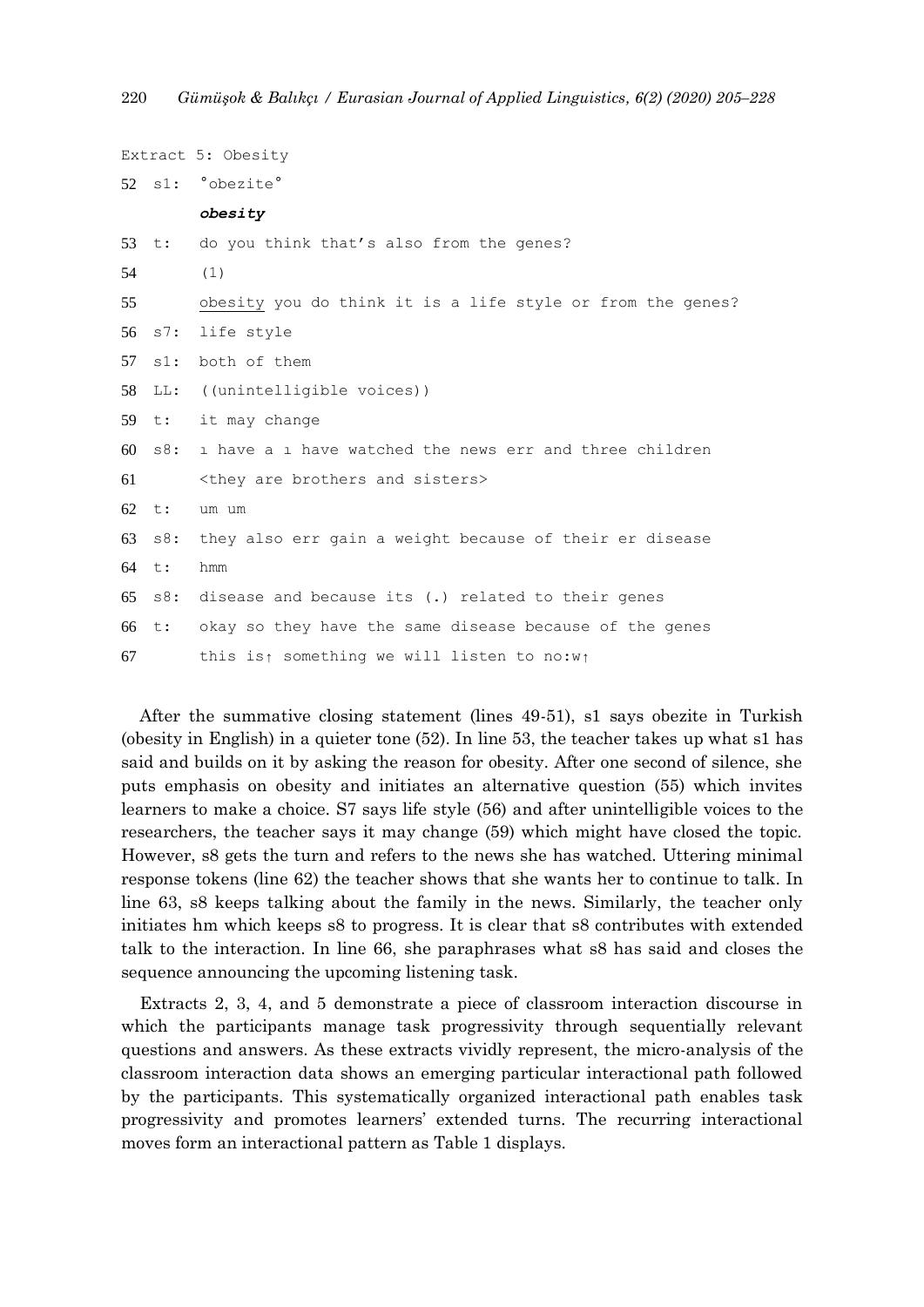| Sequential unfolding of promotion of extended learner talk |    |                                                                |  |  |
|------------------------------------------------------------|----|----------------------------------------------------------------|--|--|
|                                                            | T: | Initiating alternative questions as sequence opener            |  |  |
|                                                            | S: | One-word answer                                                |  |  |
| 3.                                                         | T: | Initiating elaboration (wh- / yes-no / do you think) questions |  |  |
|                                                            | S: | Word search sequence                                           |  |  |
| 5.                                                         | T: | Address & resolution of word search sequence                   |  |  |
| 6.                                                         | S: | Extended learner turns                                         |  |  |
|                                                            | T: | Initiating minimal response tokens                             |  |  |

Table 1. Order of the interactional path emerged in the data

In the data, the teacher employs alternative questions as a sequence opener (Ex. 2, line 1; Ex. 3, line 23; Ex. 5, line 55). This type of question projects one-word answer from the students. Although the study does not compare the other types of questions initiated in the pre-sequence and the data yield interactional evidence of the effect of this type of question on learners' participation; it is clear that learners take the turn and give one-word answer as a second pair part (Ex. 2, line 3; Ex. 3, line 28; Ex. 5, line 56). In other words, the teacher may use this question design to invite learner oneword utterance in the first place.

After getting one-word answers, the teacher starts her elaboration questions designed as wh- type to get extended learner talk. Students usually talk about their choices and justify their decisions via their experiences (Ex. 2: aloe vera) or the evidence from the world (Ex. 5: obesity). In those sequence expansions, the teacher withholds evaluation turn and initiates minimal response tokens (hm, um) to show that she is listening and maintain student talk. Even if she initiates good (Ex. 3, line 31) or very good answer (Ex. 4, line 48) which could have been interpreted as Explicit Positive Assessment (Waring, 2009), those initiations do not close the sequence; instead, they maintain interactional flow as similarly presented in Fagan's (2014) study and accomplish progressivity of the lesson (Margutti & Drew, 2014).

In the case of emergent knowledge gaps (Ex. 2, yanmıştı line 5); (Ex. 4, şeker hastalığı line 35) the teacher's directly providing candidate words or inviting other members of the class (Ex. 2, how can she say that? line7) helps learners continue to participate in interaction and speak more. In extract 4, peer help from another student without any invitation (disease line 46) shows that students are able to cooperate to resolve knowledge gaps (Jakonen & Morton, 2013) and thereby help others to maintain their turns and extended contribution. Moreover, teacher validates learner's responses (Waring, 2016) by addressing to them and asking further elaboration questions which lead to extended learner talk in the subsequent turns. To illustrate, the question why  $(Ex. 2, line 4)$ , the confirmation request  $(Ex. 3, line 29)$ and another elaboration question (Ex. 5, line 52) validate the learners' previous responses and request more student elaboration.

In conclusion, teachers' enabling interactional resources promoted extended learner turns and built an interactional mosaic with teachers' complementary actions. This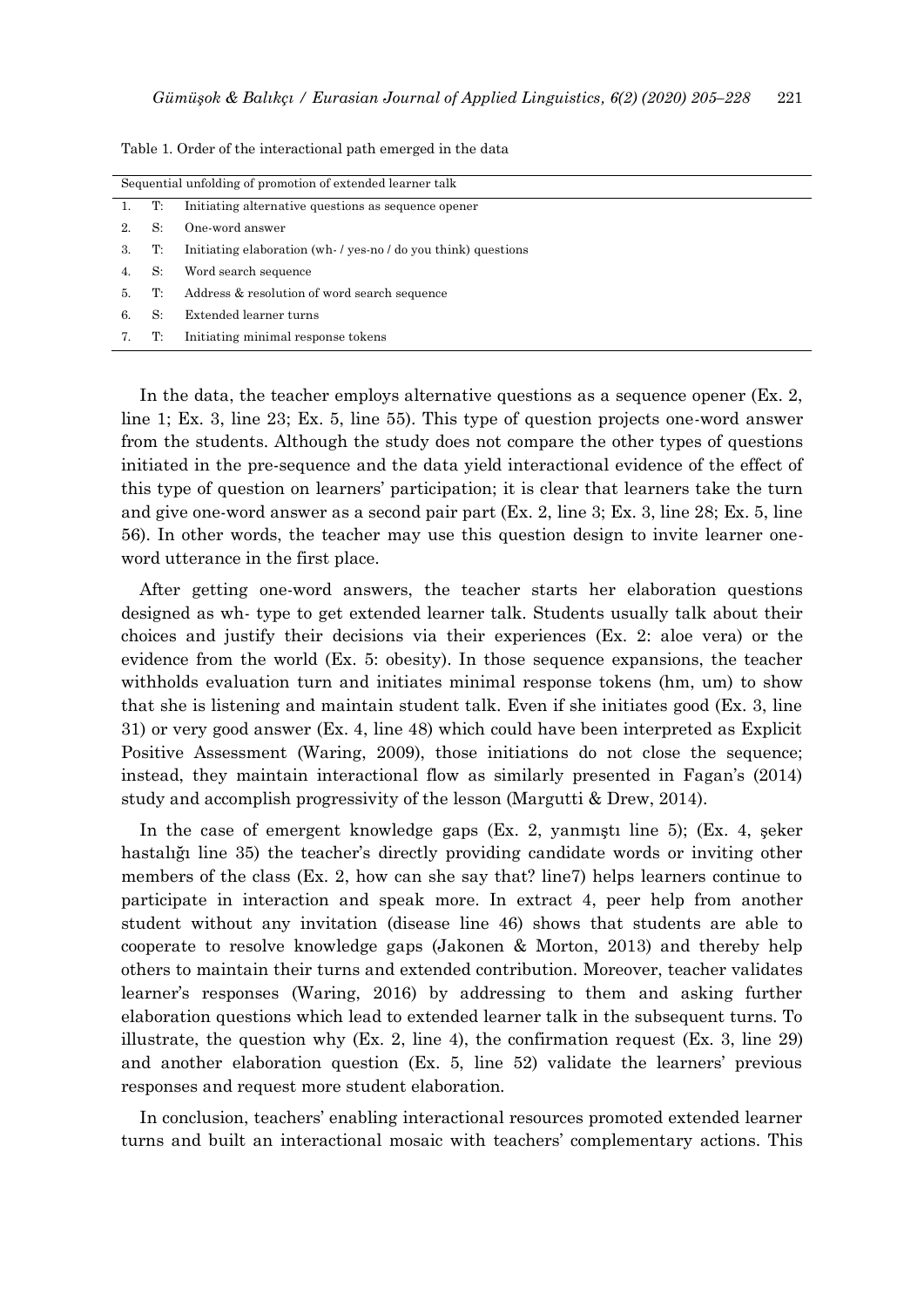unfolding interactional mosaic interwoven with on-the-spot decisions, systemic use of questions, addressing word search sequences and initiating minimal tokens made extended learner turns possible and fulfilled the goals of the meaning and fluency context.

# **4. Discussion and Conclusion**

The findings of the present study revealed that the teacher maintained and promoted student talk in meaning and fluency contexts by drawing on various interactional resources in a teacher-led EFL classroom at tertiary level. In order to enhance learners' participation and enable their active participation into a speaking task (Ex. 1: Do little research) she gave students planning time and directed them to their mobile phones as an instructional material after checking their epistemic status. As Walsh (2006) states "good teaching is concerned with more than good planning…teaching has two essential ingredients: planning and improvising. The interactive decisions taken by teachers while teaching is at least as important as the planning that occurs before teaching" (p. 19). In the current study, it was observed that the instructor had got these two vital features. By designing the task which had the potential to drive learners to speak for extended time, she had demonstrated her planning skills. By improvising at the moment of inhibited interaction due to the lack of student world knowledge on the speaking task topic, she improvised and asked learners to utilize another epistemic resource in the classroom, which was students' mobile phones (Ex. 1, line 14). In this way, she was able to enhance interaction, which was conducive to extended student talk. Similarly, Waring (2016) conceptualizes teaching as "being responsive to the moment" that is to say, that language teachers should both preserve the integrity of the moment and adjust shifting demands of the moment (p. 126). In other words, language teachers are expected to monitor learners' needs, lacks and find a way to address them and maintain pedagogical focus of the moment at the same time. As it is seen in Extract 1, the contingencies may occur and students are not able to execute the tasks as they did not have any ideas. While managing contingencies, the teacher produces ESCs to understand students' epistemic stance, and then provides planning time to collect more information to share. To manage contingencies and turn them into learning opportunities is the task of language teachers.

The classroom interaction data also revealed that the teacher followed a distinctive interactional path to promote and maintain extended student talk in meaning and fluency contexts (Table 1). This interactional path is a systematic sequential organization co-constructed by the participants and managed by the teacher. Drawing from the earlier micro-analytic studies in similar instructional contexts such as alternative questions (Bozbıyık, 2017), elaboration questions (Can-Daşkın, 2015), distinctive minimal response tokens (Girgin & Brandt, 2019), and positive evaluations (Fagan, 2014; Margutti & Drew, 2014), this study contributes to the classroom discourse literature presenting a sequential organization of extended learner talk through those interactional resources when the pedagogical focus is on meaning and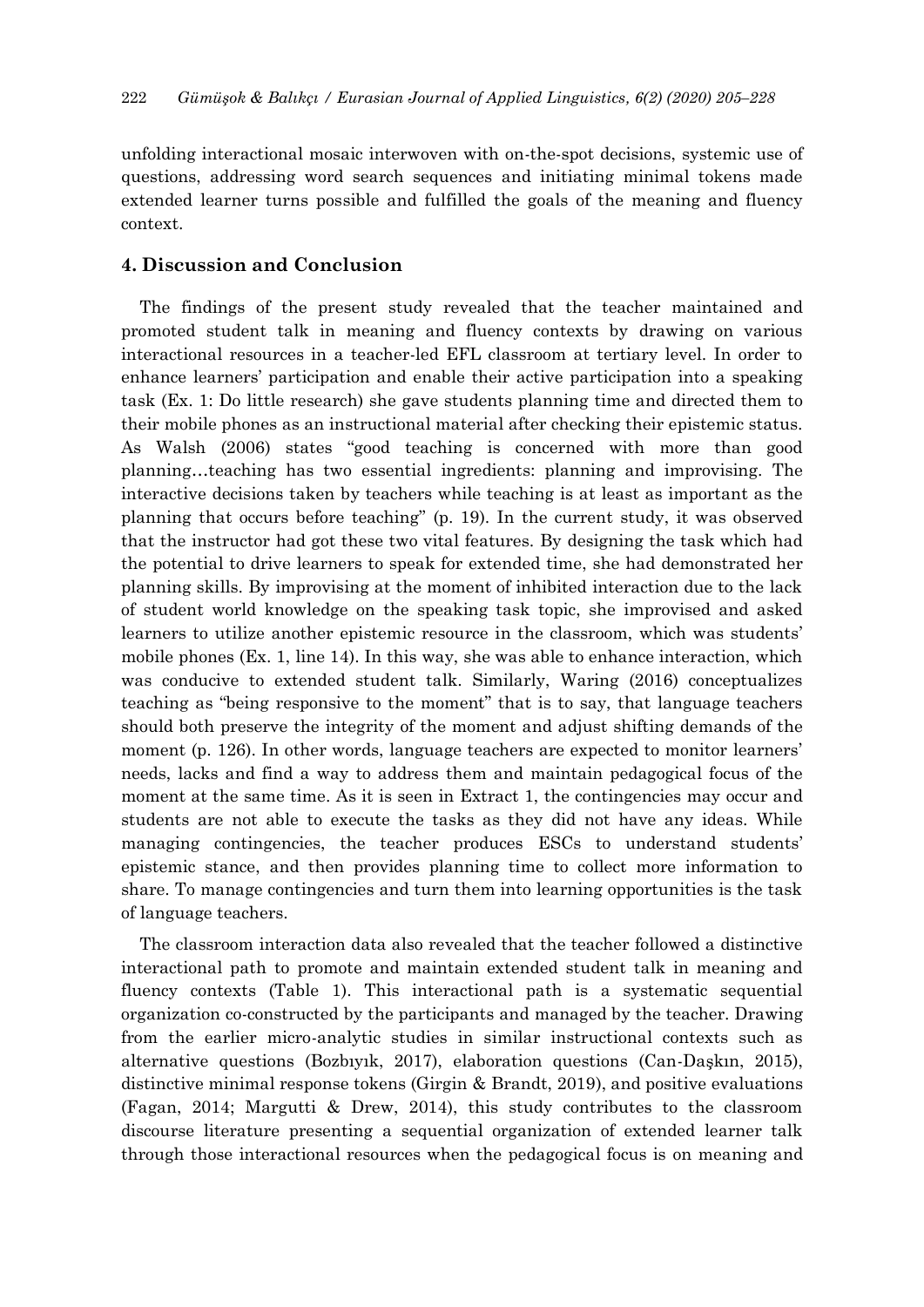fluency. The sequential unfolding of extended learner talk in meaning and fluency contexts involves alternative questions in the first pair part as a sequence opener. For instance, in extract 2, the teacher asked students to choose one alternative treatment among four of them and listed meditation and aloe vera (line 2). Or in extract 5, the teacher clearly asked an alternative question "do you think it is a life style or from genes?" with two options (line 55). Without any wait time, students got the turn and voiced their choices. Via alternative questions, the teacher gave two or more options to the class and let them choose one. This question type was used as sequence opener and to promote learner participation since it gave learners options and requested them one-word answers.

After enabling learners' participation through alternative questions seeking oneword answers, the teacher employed wh- questions and yes/no questions to get students to elaborate and justify their answers (Ex. 2, lines 4 & 22; Ex. 3, line 29). This is what Walsh (2006) suggested as "exploiting questions" that make the interaction authentic giving message that students are not contributing just for the sake of satisfying teacher. One of the components of Classroom Interactional Competence (CIC), opening interactional space is sustained by this contingent questioning such as do you think questions (Ex. 3, line 23; Ex. 5, line 53). Using contingent questioning validates learners' previous responses (Waring, 2016), the discourse is successfully woven by the teacher and authentic interaction environment is flourished where students contribute and share their opinions, stories and experiences through extended turns. All in all, the teacher contingent questioning directly serves the goals of meaning and fluency context and promotes extended turns from students (Seedhouse, 2004; Sert, 2015).

To keep eliciting more student talk and to maintain the progressivity, the teacher provided learners with candidate words (Ex. 2, line 10; Ex. 4, line 37) when they claimed insufficient knowledge (Ex. 4, line 35) (Sert, 2011) or invited other classroom members to solicit help (how can she say that? line 7) when the participating student initiated a word-search sequence in Turkish (Ex. 2, line 5). Sometimes, students took initiative and helped their friends to continue their talk by offering candidate words (Ex. 4, disease line 46). This collaborative and co-constructed work accomplished by learners and teacher helps interaction flow smoothly and fulfilled the pedagogical goals of the meaning and fluency context. The study reveals that other members of the classroom even if they are over hearers can participate in interaction and help their friends in the case of emergent knowledge gaps. While students take initiatives to help other members to the classroom or to expand the topic (Ex. 5, line 52), the teachers' management abilities are also important. In extract 5, it is seen that the teacher successfully oriented to what student said and validated her response by asking further elaboration questions. In other words, she was able to orient to learners' contributions and shape their contributions and maintain the progressivity of the lesson serving the goals of the meaning and fluency contexts.

As a last teacher action to maintain learner turns in this interactional path, the teacher made extensive use of minimal response tokens (Ex. 2, lines 12 & 17; Ex. 4,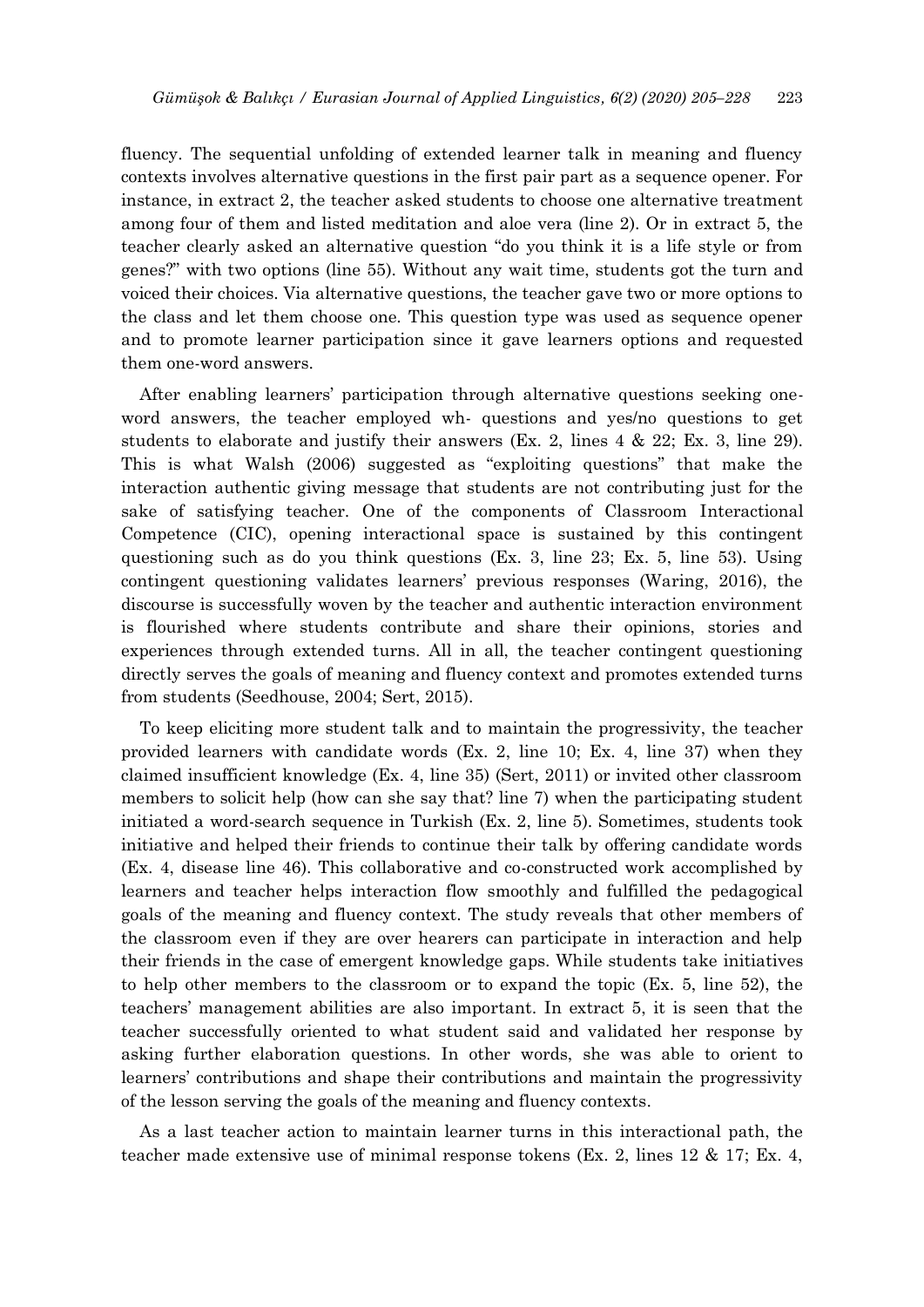line 40; Ex. 5, lines 62 & 64) and withheld evaluation turns. Initiation of okay and um um shows teacher's listenership and opens space for interaction (Girgin & Brandt, 2019; Walsh, 2006). Withholding evaluation turns and postponing assessments are suggested by Waring (2008) and Wong and Waring (2009) in order not to suppress learning opportunities. Even when the teacher initiated good or very good answer which could be claimed as an EPA hindering learning opportunities (Wong & Waring, 2009), the data revealed that the students kept taking turns and contributed to the interaction after the teacher's positive feedback turns in meaning and fluency contexts. Similar to the findings presented in Fagan (2014), this study shows that explicit positive assessments do not necessarily need to hinder further student turns. Rather, positive feedback turns in meaning and fluency contexts may encourage learners to continue and elaborate on their contributions. In other words, they may work as go-on markers and promote learner contributions in following turns. In this sense, this study adds to the literature that minimal response tokens show listenership and facilitate student talk, and initiating EPAs in meaning and fluency contexts is likely to promote and maintain student talk.

Overall, the present study tried to demonstrate one EFL teacher's interactional actions employed to promote and maintain extended student talk in a teacher-led Listening and Speaking course at tertiary level when the teacher targets meaning and fluency context. This micro-analytic study revealed the sequential organization of extended learner talk through use of teacher's enabling interactional moves and decisions. The findings may guide teachers to self-question their own practices in the classroom. They can self-examine to what extent they promote extended student talk or analyze the interactional resources they use to stimulate learner turns. In addition, teacher educators in practicum can teach trainees about the criticality of the contingent interactional decisions and moves to elicit learner talk in meaning and fluency contexts. In the light of the findings, teachers are recommended to provide students with preparation time in task completion, which also requires a careful planning before the lesson. Similarly, they are advised to be careful and selective about their questions and keep contingent questioning. Last but not least, they are advised to make use of every chance to open space for learning and modify their talk in order not to miss opportunities for possible longer student utterances when the focus is on meaning and fluency.

## **Acknowledgements**

We would like to thank Prof. Dr. Hüsnü Enginarlar for his constructive feedback on the design of the present study and two anonymous reviewers for their insightful comments and suggestions.

# **The Conflict of Interest Statement**

In line with the statement of Committee on Publication Ethics (COPE), we hereby declare that we had no conflicting interests regarding any parties of this study.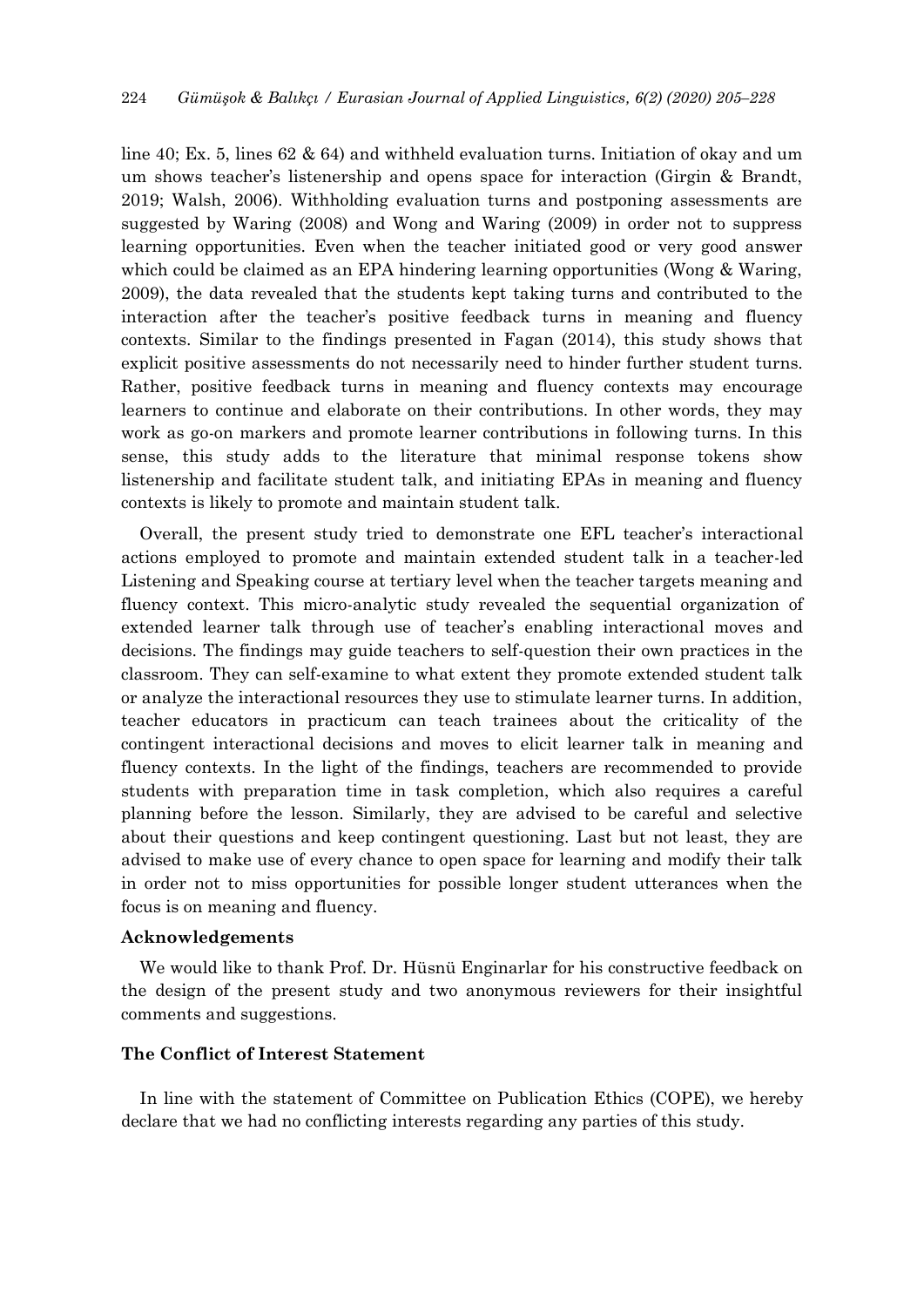#### **References**

- Allwright, D., & Bailey, K. M. (1991). *Focus on the language classroom: An introduction to classroom research for language teachers*. Cambridge: Cambridge University Press.
- Amir, A. (2013). Self-policing in the language as a foreign language classroom. *Novitas-ROYAL (Research on Youth and Language), 7*(2), 84-105.
- Bozbıyık, M. (2017). *The Implementation of VEO in an English Language Education Context: A Focus on Teacher Questioning Practices*. [Unpublished Master's Thesis]. Gazi University, Ankara.
- British Council- TEPAV. (2015). *The state of English in higher education in Turkey*. British Council, Ankara.
- Can-Daşkın, N. (2015). Shaping learner contributions in an EFL classroom: Implications for L2 Classroom Interactional Competence. *Classroom Discourse, 6*(1), 33-56. **https://doi: 10.1080/19463014.2014.911699**
- Can-Daşkın, N., & Hatipoğlu, Ç. (2019). Reference to a past learning event in teacher turns in an L2 instructional setting. *Journal of Pragmatics*, *142*, 16-30.
- Chaudron, C. (1988). *Second language classrooms: Research on teaching and learning*. Cambridge: Cambridge University Press.
- Cook, V. (2013). *Second Language Learning and Language Teaching*. London: Routledge.
- Duran, D. (2017). *Student-initiated questions in English as a medium of instruction classrooms in a Turkish higher education setting*. [Unpublished doctoral dissertation]. Hacettepe University, Ankara.
- Eskildsen, S. W. (2018). 'We're learning a lot of new words': Encountering new L2 vocabulary outside of class. *The Modern Language Journal, 102*, 46-63. **https://doi: 10.1111/modl.12451**
- Fagan, D.S. (2014). Beyond "excellent": Uncovering the systematicity behind positive feedback turn construction in ESL classrooms. *Novitas-ROYAL (Research on Youth and Language), 8*(1), 45–63.
- Gardner, R. (2013). Conversation analysis in the classroom. In J. Sidnell & T. Stivers (Eds.), *The Handbook of Conversation Analysis* (pp. 593-611). Blackwell Publishing Ltd.
- Garton, S. (2012). Speaking out of turn? Taking the initiative in teacher-fronted classroom interaction. *Classroom Discourse, 3*(1), 29-45. **https://doi: 10.1080/19463014.2012.666022**
- Girgin, U., & Brandt, A. (2019). Creating space for learning through 'Mm hm' in a L2 classroom: Implications for L2 classroom interactional competence, *Classroom Discourse*. **https://doi: 10.1080/19463014.2019.1603115**
- Hall, J. K., & Walsh, M. (2002). Teacher student interaction and language learning. *Annual Review of Applied Linguistics, 22*, 186-223.
- Hall, J. K. (2000). Classroom interaction and language learning. In J. K. Hall & L. S. Verplaetse (Eds.), *Second and foreign language learning through classroom interaction* (pp. 166-187). Mahwah, NJ: Lawrence Erlbaum Associates.
- Hayano, K. (2013). Question design in conversation. In J. Sidnell & T. Stivers (Eds.), *The Handbook of Conversation Analysis* (pp. 395-414). Blackwell Publishing Ltd.
- Hellerman, J. (2003). The interactive work of prosody in the IRF exchange: Teacher repetition in feedback moves. *Language in Society, 32*(1), 79-104.
- Hutchby, I., & Wooffitt, R. (1998). *Conversation analysis*. Cambridge: Polity Press.
- Huth, T. (2011). Conversation analysis and language classroom discourse. *Language and Linguistics Compass, 5*(5), 297–309. **https://doi: 10.1111/j.1749-818x.2011.00277.x**
- Jacknick, C. (2011). "But this is writing": Post-expansion in student-initiated sequences. *Novitas ROYAL (Research on Youth and Language), 5*(1), 39-54.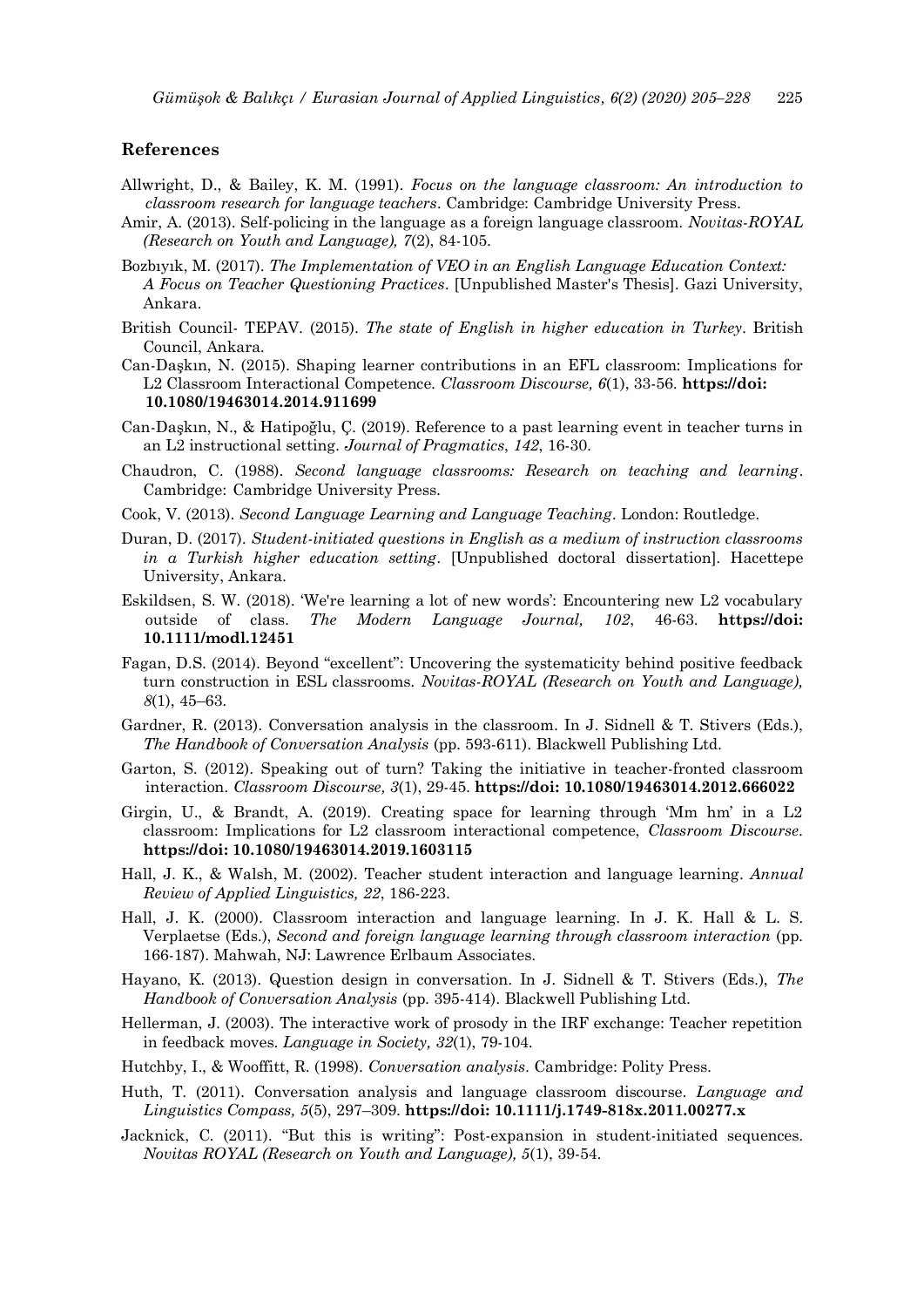- Jakonen, T., & Morton, T. (2013). Epistemic search sequences in peer interaction in a contentbased language classroom. *Applied Linguistics, 36*(1), 73-94.
- Jefferson, G. (2004). Glossary of transcript symbols with an introduction. In G. Lerner (Ed.), *Conversation analysis: Studies from the first generation* (pp. 13–31). Amsterdam: John Benjamins.
- Juzwik, M. M., Borsheim-Black, C., Caughlan, S., & Heintz, A. (2013). *Inspiring dialogue: Talking to learn in the English classroom*. New York: Teachers College Press.
- Koshik, I. (2002a). Designedly incomplete utterances: A pedagogical practice for eliciting knowledge displays in error correction sequences. *Research on Language and Social Interaction, 35*(3), 277-309. **https://doi: 10.1207/S15327973RLSI3503\_2**
- Koshik, I. (2002b). A conversation analytic study of yes/no questions which convey reversed polarity assertions. *Journal of Pragmatics, 34*(12), 1851-1877. **https://doi: 10.1016/S0378- 2166(02)00057-7**
- Koshik, I. (2003). Wh-questions used as challenges. *Discourse Studies, 5*(1), 51–77.
- Koshik, I. (2005). Alternative questions used in conversational repair. *Discourse Studies, 7*(2), 193-211.
- Krashen, S. D. (1985). *The input hypothesis: Issues and implications*. New York: Longman.
- Lee, Y. A. (2006). Respecifying display questions: Interactional resources for language teaching. *TESOL Quarterly, 40*(4), 691-713.
- Lee, Y. A. (2007). Third turn position in teacher talk: Contingency and the work of teaching. *Journal of Pragmatics, 39*(1), 180-206. **https://doi.org/10.1016/j.pragma.2006.11.003**
- Lee, Y. A. (2008). Yes–no questions in the third-turn position. *Discourse Processes, 45*(3), 237- 262. **https://doi: 10.1080/01638530701739215**
- Lee, Y. A. (2010). Learning in the contingency of talk‐in‐interaction. *Text and Talk, 30*(4), 403- 422.
- Margutti, P., & Drew, P. (2014). Positive evaluation of student answers in classroom instruction. *Language and Education, 28*(5), 436-458.
- Markee, N., & Kasper, G. (2004). Classroom talks: An introduction. *The Modern Language Journal, 88*, 491-500.
- Mehan, H. (1979). 'What time is it, Denise?": Asking known information questions in classroom discourse. *Theory into Practice, 18*(4), 285-294. **https://doi: 10.1080/00405847909542846**
- Park, I. (2012). Asking different types of polar questions: the interplay between turn, sequence, and context in writing conferences. *Discourse Studies, 14*(5), 613-633.
- Park, J. (2014). The roles of third turn repeats in two L2 classroom interactional contexts. *Applied Linguistics, 35*(2), 145-167.
- Seedhouse, P. (2004). *The Interactional architecture of the language classroom: A conversation analysis perspective.* Malden: Blackwell.
- Seedhouse, P. (2005). Conversation analysis and language learning. *Language Teaching, 38*, 165-187. **https://doi: 10.1017/S0261444805003010**
- Sert, O. (2011). *A micro-analytic investigation of claims of insufficient knowledge in EAL classrooms.* [Unpublished PhD Thesis]. University of Newcastle upon Tyne.
- Sert, O. (2013). Epistemic status check' as an interactional phenomenon in instructed learning settings. *Journal of Pragmatics, 45*, 13-28.
- Sert, O. (2015). *Social interaction and L2 classroom discourse*. Edinburgh: Edinburgh University Press.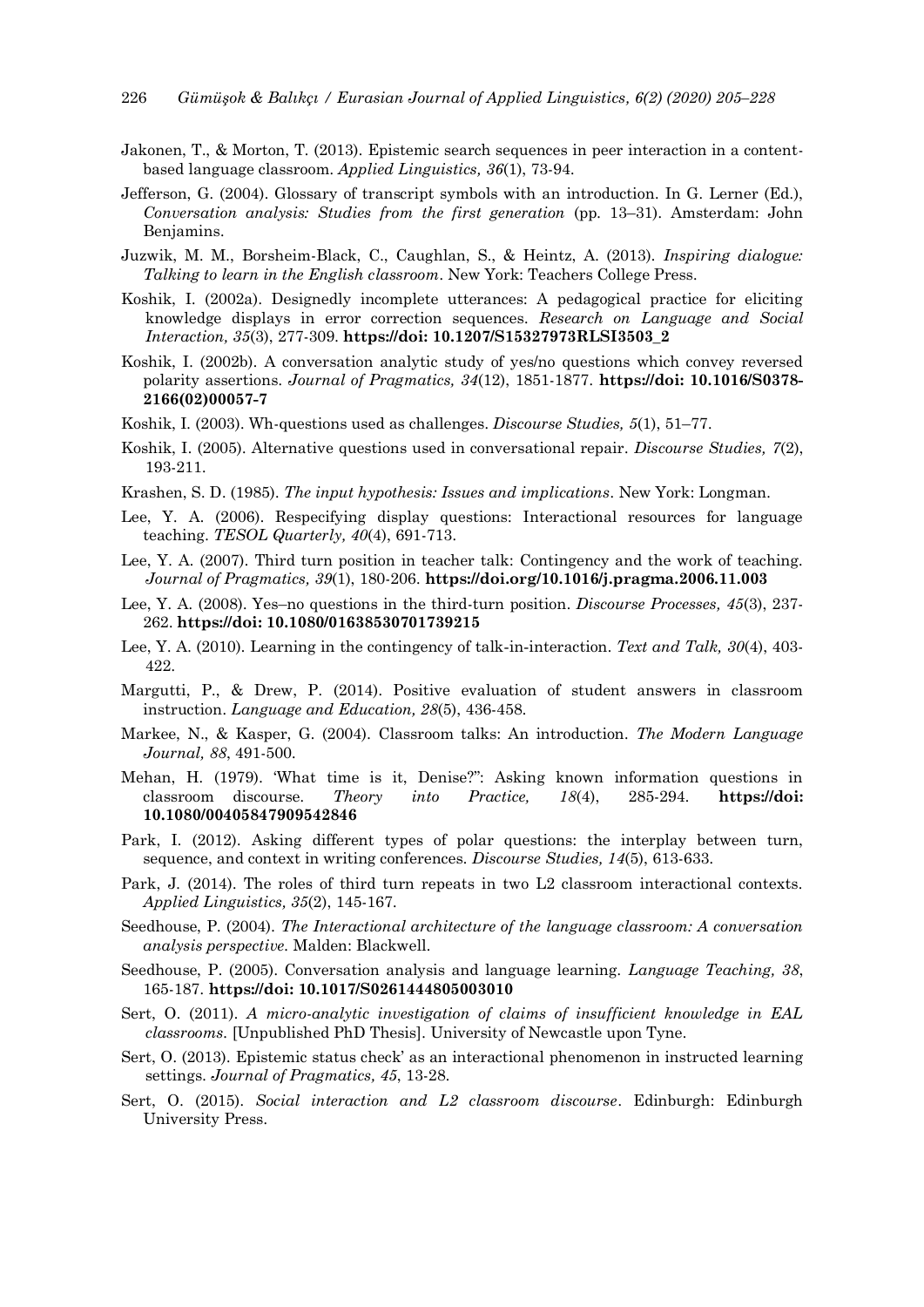- Sert, O. (2017). Creating opportunities for L2 learning in a prediction activity. *System, 70*, 14- 25.
- Swain, M. (1995). Three functions of output in second language learning. In G. Cook & B.Seidlhofer (Eds.), *Principle and practice in applied linguistics in honour of H. G. Widdowson* (pp. 125-144). Oxford: Oxford University Press.
- Swain, M., & Carroll, S. (1987). The immersion observation study. In B. Harley, P. Allen, J. Cummins, & M. Swain (Eds.), *The development of bilingual proficiency final report* (pp. 190-263). Toronto: Modern Language Centre, Ontario Institute for Studies in Education.
- Walsh, S. (2002). Construction or obstruction: teacher talk and learner involvement in the EFL classroom. *Language Teaching Research, 6*(1), 3–23.
- Walsh, S. (2006). *Investigating classroom discourse*. New York: Routledge.
- Walsh, S. (2011). *Exploring classroom discourse: Language in action.* Abingdon, Oxon: Routledge.
- Walsh, S. (2012). Conceptualising classroom interactional competence. *Novitas-ROYAL (Research on Youth and Language), 6*(1), 1-14.
- Waring, H. Z. (2008). Using explicit positive assessment in the language classroom: IRF, feedback, and learning opportunities. *The Modern Language Journal, 92*, 576-594.
- Waring, H.Z. (2009). Moving out of IRF (Initiation-Response-Feedback): A single case analysis. *Language Learning, 59*, 796–824.
- Waring, H. Z. (2011). Learner initiatives and learning opportunities in the language classroom. *Classroom Discourse, 2*(2), 201-218.
- Waring H. Z. (2012). Yes-no questions that convey a critical stance in the language classroom. *Language and Education, 26*(5), 451-469. **https://doi: 10.1080/09500782.2012.656651**
- Waring, H. Z. (2016). *Theorizing pedagogical interaction: Insights from conversation analysis*. NewYork: Routledge.
- Wong J., & Waring, H. Z. (2009). 'Very good' as a teacher response. *ELT Journal, 63*(3), 195- 203.
- Young, R. (1999). Sociolinguistic approaches to SLA. *Annual Review of Applied Linguistics, 19*, 105-132.
- Yüksel, D. (2014). Teachers' treatment of different types of student questions. *Classroom Discourse, 5*(2), 176-193. **https://doi: 10.1080/19463014.2014.893894**

# **Appendix A. Transcription Conventions**

The transcription system uses standard punctuation marks (comma, stop, question mark); however, in the system they mark intonation rather than syntax. Arrows are used for more extreme intonational contours and should be used sparingly. The system marks noticeable emphasis, volume shifts, and so on. A generally loud speaker should not be rendered in capitals throughout.

 $\uparrow \downarrow$  Vertical arrows precede marked pitch movement, over and above normal rhythms of speech. They are used for notable changes in pitch beyond those represented by stops, commas and question marks.

 $\rightarrow$  Side arrows are used to draw attention to features of talk that are relevant to the current analysis.

Underlining indicates emphasis; the extent of underlining within individual words locates emphasis and also indicates how heavy it is.